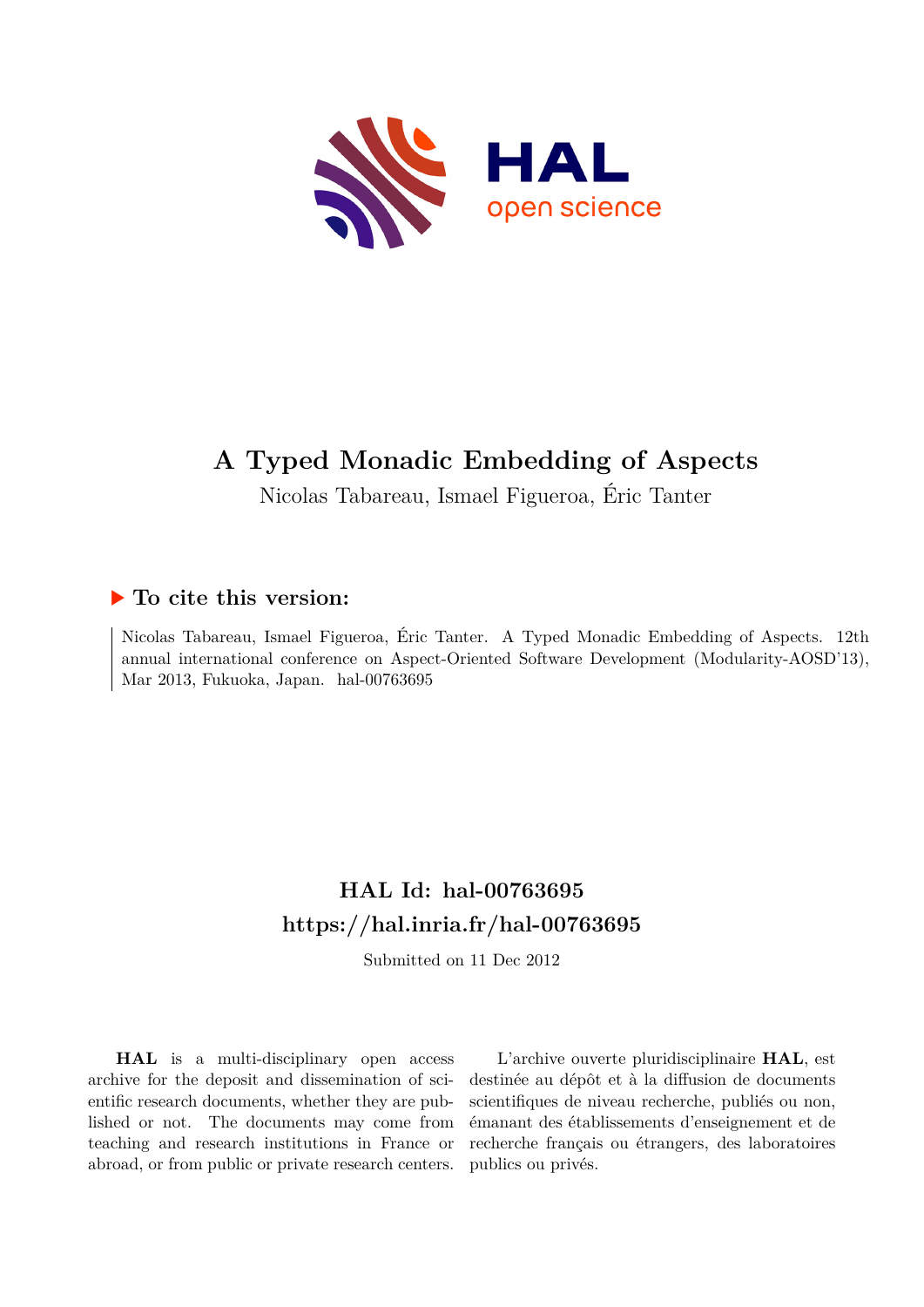# A Typed Monadic Embedding of Aspects

Nicolas Tabareau

ASCOLA Group INRIA, France nicolas.tabareau@inria.fr Ismael Figueroa

PLEIAD Laboratory & ASCOLA Group DCC University of Chile & INRIA ifiguero@dcc.uchile.cl

Éric Tanter

PLEIAD Laboratory Computer Science Department (DCC) University of Chile – Chile etanter@dcc.uchile.cl

# Abstract

We describe a novel approach to embed pointcut/advice aspects in a typed functional programming language like Haskell. Aspects are first-class, can be deployed dynamically, and the pointcut language is extensible. Type soundness is guaranteed by exploiting the underlying type system, in particular phantom types and a new antiunification type class. The use of monads brings type-based reasoning about effects for the first time in the pointcut/advice setting, thereby practically combining Open Modules and EffectiveAdvice, and enables modular extensions of the aspect language.

# 1. Introduction

Aspect-oriented programming languages support the modular definition of crosscutting concerns through a join point model [15]. In the pointcut/advice mechanism, crosscutting is supported by means of pointcuts, which quantify over join points, in order to implicitly trigger advice [35]. Such a mechanism is typically integrated in an existing programming language by modifying the language processor, may it be the compiler (either directly or through macros), or the virtual machine. In a typed language, introducing pointcuts and advices also means extending the type system, if type soundness is to be preserved. For instance, AspectML [6] is based on a specific type system in order to safely apply advice. AspectJ [14] does not substantially extend the type system of Java and suffers from soundness issues. StrongAspectJ [7] addresses these issues with an extended type system. In both cases, proving type soundness is rather involved because a whole new type system has to be dealt with.

In functional programming, the traditional way to tackle language extensions, mostly for embedded languages, is to use monads [22]. Early work on AOP suggests a strong connection to monads. De Meuter proposed to use them to lay down the foundations of AOP [21], and Wand *et al.* used monads in their denotational semantics of pointcuts and advice [35]. Recently, Tabareau proposed a weaving algorithm that supports monads in the pointcut and advice model, which yields benefits in terms of extensibility of

[Copyright notice will appear here once 'preprint' option is removed.]

the aspect weaver [30]. Nevertheles in this work, the weaver itself was not monadic but integrated internally in the system. This connection was exploited in recent preliminary work by the authors, to construct an extensible monadic aspect weaver, in the context of Typed Racket [11]. However, contrary to what the name suggests, the proposed monadic weaver was not fully typed because of limitations in the type system of Typed Racket.

This work proposes a lightweight, full-fledged embedding of aspects in Haskell, that is both typed and monadic. By *lightweight*, we mean that aspects are provided as a small standard Haskell library<sup>1</sup>. The embedding is *full-fledged* because it supports dynamic deployment of first-class aspects with an extensible pointcut language—as is usually found only in dynamically-typed aspect languages like AspectScheme [9] and AspectScript [33] (Section 2).

By *typed*, we mean that in the embedding, pointcuts, advices, and aspects are all statically typed (Section 3), and pointcut/advice bindings are proven to be safe (Section 4). Type soundness is directly derived by relying on the existing type system of Haskell (type classes [34], phantom types [16], and some recent extensions of the Glasgow Haskell Compiler). Specifically, we define a novel type class for anti-unification [25, 26], key to define safe aspects.

Finally, because the embedding is *monadic*, we derive two notable advantages over ad-hoc approaches to introducing aspects in an existing language. First, we can directly reason about aspects and effects using traditional monadic techniques. In short, we can generalize the interference combinators of EffectiveAdvice [23] in the context of pointcuts and advice (Section 5). Second, because we embed a monadic weaver, we can modularly extend the aspect language semantics. We illustrate this with several extensions and show how type-based reasoning can be applied to language extensions (Section 6). Section 7 discusses several issues related to our approach, Section 8 reviews related work, and Section 9 concludes.

# 2. Introducing Aspects

A premise for aspect-oriented programming in functional languages is that function applications are subject to aspect weaving. We introduce the term *open application* to refer to a function application that generates a join point, and consequently, can be woven.

*Open function applications.* Opening all function applications in a program or only a few selected ones is both a language design question and an implementation question. At the design level, this is the grand debate about *obliviousness* in aspect-oriented programming. Opening all applications is more flexible, but can lead to fragile aspects and unwanted encapsulation breaches. At the im-

É. Tanter is partially funded by FONDECYT project 1110051.

I. Figueroa is funded by a CONICYT-Chile Doctoral Scholarship.

<sup>1</sup> Available, with examples, at http://pleiad.cl/haskellaop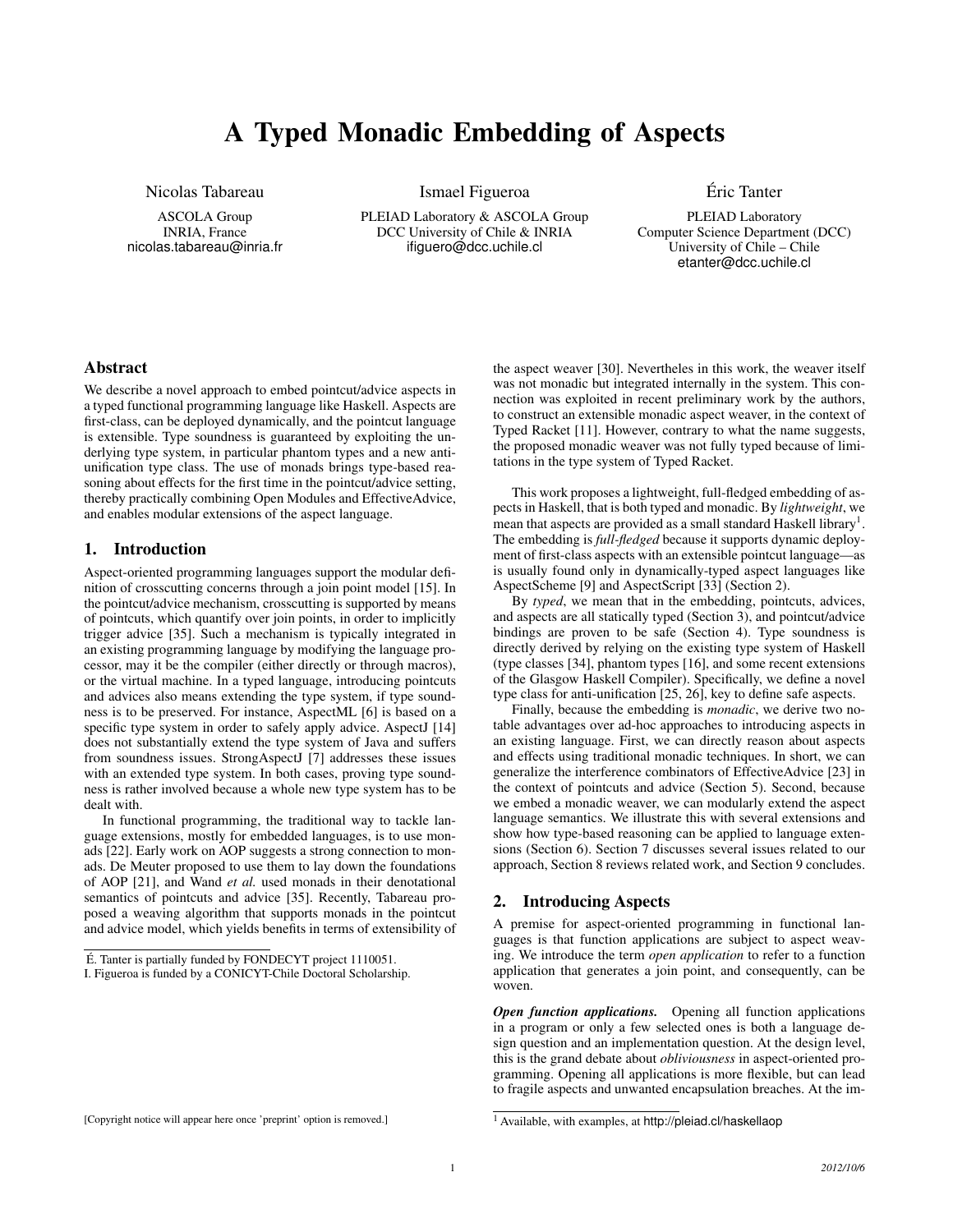plementation level, opening all function applications requires either a preprocessor or runtime support.

For now, we focus on *quantification*—through pointcuts—and opt for a conservative design in which open applications are realized *explicitly* using the  $\#$  operator:  $f \# 2$  is the same as  $f \# 2$ , except that the application generates a join point that is subject to aspect weaving. We will come back to obliviousness in Section 7.3, showing how different answers can be provided within the context of our proposal.

*Monadic setting.* Our approach to introduce aspects in a pure functional programming language like Haskell can be realized without considering effects. Nevertheless, most interesting applications of aspects rely on computational effects (*e.g.* tracing, memoization, exception handling, etc.). We therefore adopt a monadic setting from the start. Also, as we show in Section 5, this allows us to exploit the approach of EffectiveAdvice [23] in order to do type-based reasoning about effects in presence of aspects.

*Illustration.* As a basic example, consider the following:

```
advice:
ensurePos proceed n = proceed (abs n)
monadic version of sart:
sqrtM n = return (sqrt n)
using an aspect:
program n = do deploy (aspect (pcCall sqrtM) ensurePos)sqrtM # n
```
The advice ensurePos enforces that the argument of a function application is a positive number, by replacing the original argument with its absolute value. We then deploy an aspect that reacts to applications of sqrtM, the monadic version of sqrt, by executing this advice. This is specified using the pointcut (pcCall sqrtM). Evaluating program -4 results in sqrtM to be eventually applied with argument 4. As can be seen, aspects are created with aspect and deployed with deploy.

Our introduction of AOP therefore simply relies on defining aspects (pointcuts, advices), the underlying aspect environment together with the operations to deploy and undeploy aspects, and open function application.

The remainder of this section briefly presents these elements, and the following section concentrates on the main challenge: properly typing pointcuts and ensuring type soundness of pointcut/advice bindings.

#### 2.1 Join Point Model

The support for crosscutting provided by a programming language lies in its *join point model* (JPM) [19]. A JPM is composed by three elements: *join points* that represents the points of a program that aspects can affect, a *means of identifying* join points—here, pointcuts—and a *means of effecting* at join points—here, advices.

*Join points.* Join points are function applications. A join point JP contains a function of type  $a \rightarrow m b$ , and an argument of type a. m is a monad denoting the underlying computational effect stack. Note that this means that only functions that are properly lifted to a monadic context can be advised. In addition, in order for pointcuts to be able to reason about the type of advised functions, we require the functions to be PolyTypeable<sup>2</sup>.

$$
\text{data JP m a b} = (\text{Monad m, PolyTypeable } (a \rightarrow m b)) \Rightarrow
$$
  
JP (a \rightarrow m b) a

From now on, we omit the type constraints related to PolyTypeable

(the PolyTypeable constraint on a type is required each time the type has to be inspected dynamically; exact occurrences of this constraint can be found in the implementation).

*Pointcuts.* A pointcut is a predicate on the current join point. It is used to identify join points of interests. A pointcut simply returns a boolean to indicate whether it matches the given join point.

```
data PC m a b = Monad m \Rightarrow PC (\forall a' b'. m (JP m a' b' \rightarrow m Bool))
```
A pointcut is represented as a value of type PC m a b. (a and b are used to ensure type safety, as discussed in Section 3.1.) The predicate itself is a function  $\forall$  a' b'. m (JP m a' b'  $\rightarrow$  m Bool), meaning it has access to the monadic stack. The ∀ declaration quantifies on type variables a' and b' (using rank-2 types) because a pointcut should be able to match against any join point, regardless of the specific types involved (we come back to this in Section 3.1).

We provide two basic pointcut designators, pccall and pcType, as well as logical pointcut combinators, pcor, pcAnd, and pcNot.

```
pcType f = \text{let } t = \text{polyTypeOf } f \text{ in PC } (\text{type } t)where _type t = return (\iota)p -return (compareType t jp))
pcCall f = let t = polyTypeOf f in PC (call f t)where _call f t = return (\iota)p \rightarrowreturn (compareFun f jp &&
                         compareType t jp))
```
pcType f matches all calls to functions that have a type compatible with  $f$  (see Section 3.1 for a detailed definition) while pccall  $f$ matches all calls to f. In both cases, f is constrained to allow using the PolyTypeable introspection mechanism, which provides the polyTypeOf function to obtain the type representation of a value. This is used to compare types with compareType.

To implement pcCall we require a notion of function equality<sup>3</sup>. This is used in compareFun to compare the function in the join point to the given function. Note that we also need to perform a type comparison, using compareType. This is because a polymorphic function whose type variables are instantiated in one way is equal to the same function but with type variables instantiated in some other way (*e.g.* id :: Int  $\rightarrow$  Int is equal to id :: Float  $\rightarrow$  Float).

Users can define their own pointcut designators. For instance, we can define control-flow pointcuts like AspectJ's cflow (discussed briefly in Section 6), data flow pointcuts [18], pointcuts that rely on the trace of execution [8], etc.

*Advice.* An advice is a function that executes in place of a join point matched by a pointcut. This replacement is similar to open recursion in EffectiveAdvice [23]. An advice receives a function (known as the proceed function) and returns a new function of the same type (which may or may not apply the original proceed function internally). We introduce a type alias for advice:

type Advice m a  $b = (a \rightarrow m b) \rightarrow a \rightarrow m b$ 

For instance, the type Monad  $m \Rightarrow$  Advice m Int Int is a synonym for the type Monad  $m \Rightarrow (Int \rightarrow m Int) \rightarrow Int \rightarrow m Int$ . For a given advice of type Advice m a b, we call  $a \rightarrow m$  b the *advised type* of the advice.

*Aspect.* An aspect is a first-class value binding together a pointcut and an advice. Supporting first-class aspects is important: it makes it possible to support aspect factories, separate creation and deployment/undeployment of aspects, exporting opaque, self-contained aspects as single units, etc. We introduce a data definition for aspects, parameterized by a monad m (which has to be the same in the pointcut and advice):

<sup>2</sup> Haskell has a mechanism to introspect types called Typeable, but it is limited only to monomorphic types. PolyTypeable is an extension that supports polymorphic types and thus can be defined for any type.

<sup>3</sup> For this notion of function equality, we use the StableNames API, which relies on pointer comparison. See Section 7.1 for discussion on the issues of this approach.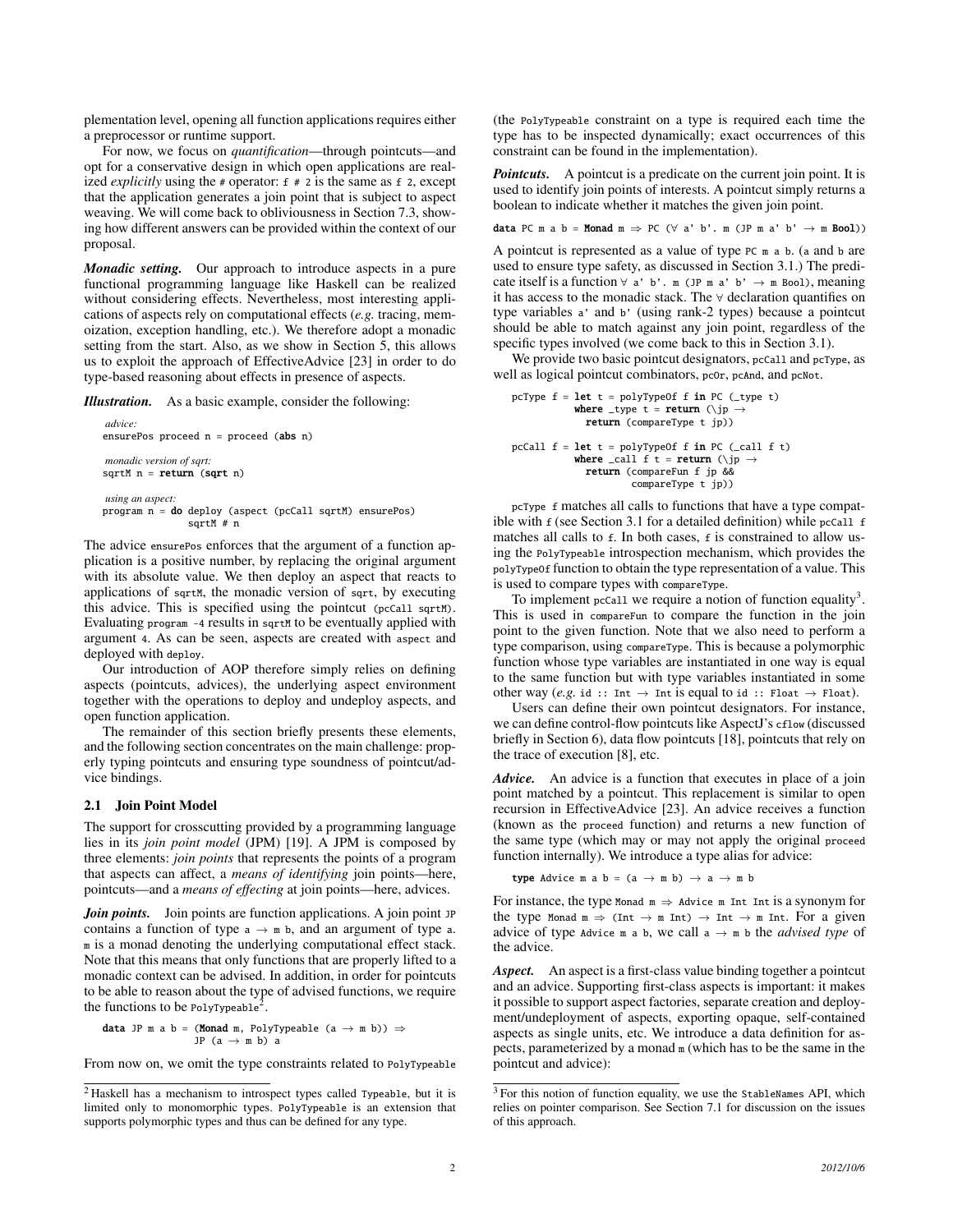data Aspect  $m a b c d =$  Aspect (PC  $m a b$ ) (Advice  $m c d$ )

We defer the detailed definition of Aspect with its type class constraints to Section 3.2, when we address the issue of safe pointcut/advice binding.

#### 2.2 Aspect Deployment

The list of aspects that are deployed at a given point in time is known as the *aspect environment*. To be able to define an heterogenous list of aspects, we use an existentially-quantified data EAspect that hides the type parameters of Aspect:<sup>4</sup>

```
data EAspect m = \forall a b c d. EAspect (Aspect m a b c d)
```
type AspectEnv m = [EAspect m]

This environment can be either fixed initially and used globally [19], as in AspectJ, or it can be dynamic, as in AspectScheme [9]. Different scoping strategies are possible when dealing with dynamic deployment [31]. Since we are in a monadic setting, we can pass the aspect environment implicitly using a monad. An open function application can then trigger the set of currently-deployed aspects by retrieving these aspects from the underlying monad.

There are a number of design options for the aspect environment, depending on the kind of aspect deployment that is desired. Following the Reader monad, we can provide a fixed aspect environment, and add the ability to deploy an aspect for the dynamic extent of an expression, similarly to the local method of the Reader monad. We can also adopt a State-like monad, in order to support dynamic aspect deployment and undeployment with global scope. In this paper, without loss of generality, we go for the latter.

Because we are interested in using arbitrary computational effects in programs, we define the aspect environment through a *monad transformer*, which allows the programmer to construct a monadic stack of effects [17]. A monad transformer is a type constructor that is applied to an underlying monad to construct a new monad enhanced with the effect introduced by the transformer, while retaining access to all the underlying effects. The AOT monad transformer is defined as follows:

data AOT m a = AOT {run :: AspectEnv (AOT m)  $\rightarrow$ m (a, AspectEnv (AOT m))}

Similar to the state transformer, we use a data declaration to define the type AOT. This type wraps a run function, which takes an initial aspect environment and returns a computation in the underlying monad m with a value of type a, and a potentially modified aspect environment.

The monadic bind and return functions of the composed AOT m monad are the same as in the state monad transformer. Note that the aspect environment is bound to the same monad AOT m. This provides aspects with access to open applications<sup>5</sup>.

We now define the functions for dynamic deployment, which simply add and remove an aspect from the aspect environment (note the use of \$ to avoid extra parentheses):

deploy, undeploy :: EAspect (AOT m)  $\rightarrow$  AOT m () deploy asp = AOT \$ \asps → **return** ((), asp:asps)<br>undeploy asp = AOT \$ \asps → **return** ((), deleteAsp asp asps)

To extract the computation of the underlying monad from an AOT computation we define the runAOT function, with type Monad  $m \Rightarrow A$ OT  $m a \rightarrow m a$  (similar to evalStateT in the state monad transformer), that runs a computation in an empty initial aspect environment. For instance, in the example of the sqrt function, we can define a client as follows:

client n = runIdentity (runAOT (program n))

#### 2.3 Aspect Weaving

Aspect weaving is triggered through open applications, *i.e.* applications performed with the # operator, *e.g.* f # x.

*Open applications.* We introduce a type class openApp that declares the # operator. This makes it possible to overload # in certain contexts, and it can be used to declare constraints on monads to ensure that the operation is available in a given context.

**class Monad** 
$$
m \Rightarrow
$$
 OpenApp  $m$  **where**  $(#)$  ::  $(a \rightarrow m b) \rightarrow a \rightarrow m b$ 

The # operator takes a function of type  $a \rightarrow m$  b and returns a (woven) function with the same type. Any monad composed with the AOT transformer has open application defined:

```
instance Monad m \Rightarrow OpenApp (AOT m) where
  f # a = AOT $ \asps \rightarrowdo woven_f \leftarrow weave f asps (newjp f a)
                 run (woven_f a) asps
```
An open application results in the creation of a join point (newjp) that represents the application of f to a. The join point is then used to determine which aspects in the environment match, produce a new function that combines all the applicable advices, and apply that function to the original argument.

*Weaving.* The function to use at a given point is produced by the weave function, defined below:

```
weave :: Monad m \Rightarrow (a \rightarrow AOT m b) \rightarrow AspectEnv (AOT m)
             \rightarrow JP (AOT m) a b \rightarrow m (a \rightarrow AOT m b)
weave f [] jp = return f
weave f env@(asp:asps) jp =
    case asp of EAspect (Aspect pc adv) \rightarrowdo (match,_) ← apply_pc pc jp env
          weave (if match
                       then apply_adv adv f
                       else f)
                  asps jp
```
The weave function is defined recursively on the aspect environment. For each aspect, it applies the pointcut to the join point. It then uses either the partial application of the advice to f if the pointcut matches, or f otherwise, to keep on weaving on the rest of the aspect list. This definition is a direct adaptation of AspectScheme's weaving function [9].

*Applying advice.* As we have seen, the aspect environment has type AspectEnv m, meaning that the type of the advice function is hidden. Therefore, advice application requires *coercing* the advice to the proper type in order to apply it to the function of the join point:

apply\_adv :: Advice m a b  $\rightarrow$  t  $\rightarrow$  t apply\_adv adv  $f =$  (unsafeCoerce adv)  $f$ 

The operation unsafeCoerce of Haskell is (unsurprisingly) unsafe and can yield to segmentation faults or arbitrary results. To recover safety, we could insert a runtime type check with compareType just before the coercion. We instead make aspects type safe such that we can prove that the use of unsafeCoerce in apply\_adv is *always* safe. The following section describes how we achieve type soundness of aspects; Section 4 formally proves it.

<sup>&</sup>lt;sup>4</sup> Since existential quantification requires type parameters to be free of type class constraints, aspects with ad-hoc polymorphism have to be instantiated before deployment to statically solve each remaining type class constraint (see Section 7.2 for more details).

<sup>5</sup> We could have defined AOT using the state monad transformer. However this would cause conflicts with existing monad transformer libraries when composing several effects. For instance, deploying AOT on a monadic stack that already contains a state component would imply using explicit lifting. We integrate AOT as a monad transformer that implicitly lifts operations for standard effects such as state, errors, IO, etc.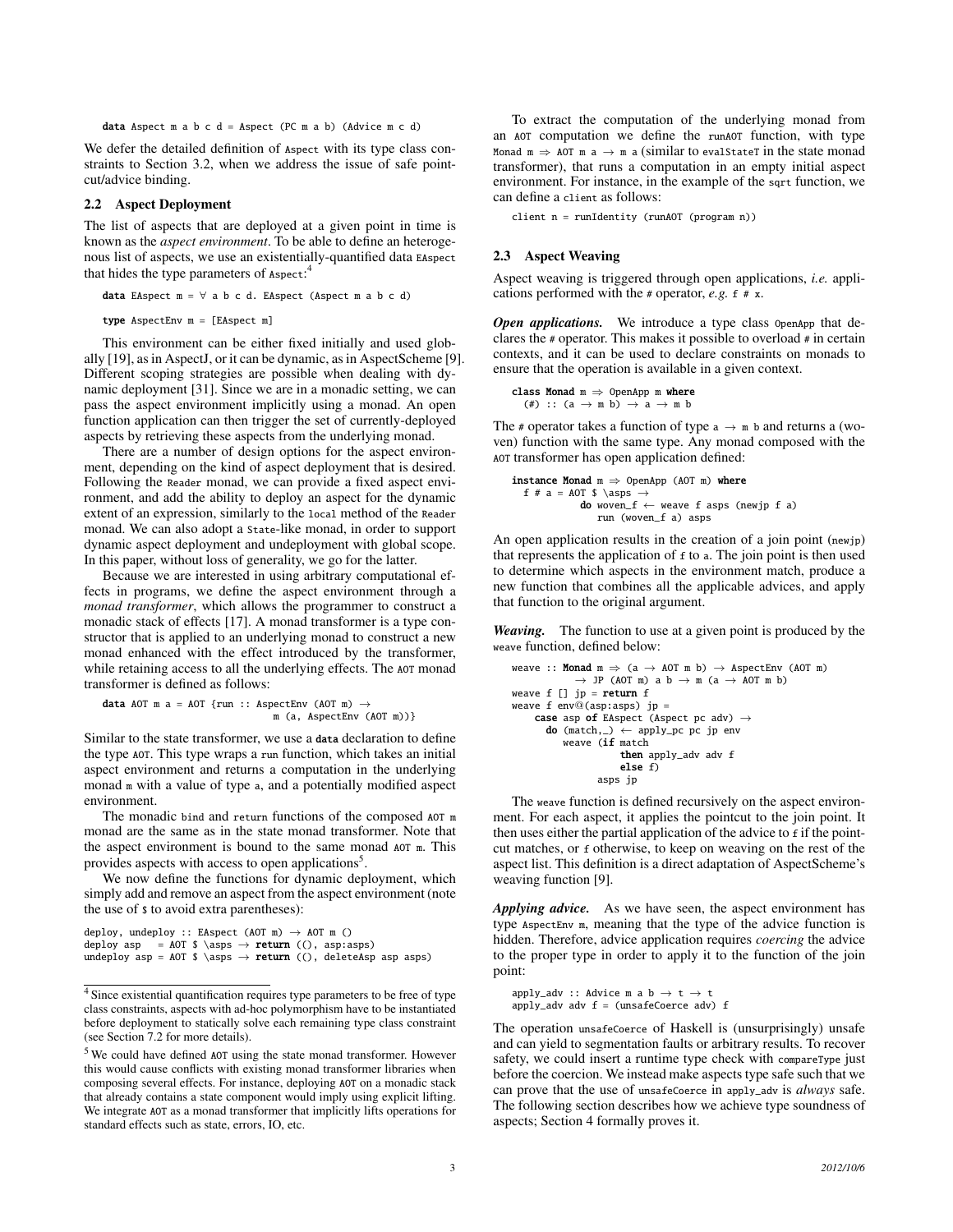# 3. Typing Aspects

Ensuring type soundness in the presence of aspects consists in ensuring that an advice is always applied at a join point of the proper type. Note that by "the type of the join point", we refer to the type of the function being applied at the considered join point.

#### 3.1 Typing Pointcuts

The intermediary between a join point and an advice is the pointcut, whose proper typing is therefore crucial. The type of a pointcut as a predicate over join points does not convey any information about the types of join points it matches. To keep this information, we use *phantom type variables* a and b in the definition of PC:

$$
\text{data } PC \text{ m a b = Monad m} \Rightarrow PC (\forall a' b'. m (JP m a' b' \rightarrow m Bool))
$$

A phantom type variable is a type variable that is not used on the right hand-side of the data type definition. The use of phantom type variables to type embedded languages was first introduced by Leijen and Meijer to type an embedding of SQL in Haskell [16]; it makes it possible to "tag" extra type information on data. In our context, we use it to add the information about the type of the join points matched by a pointcut: PC m a b means that a pointcut can match applications of functions of type  $a \rightarrow m b$ . We call this type the *matched type* of the pointcut. Pointcut designators are in charge of specifying the matched type of the pointcuts they produce.

*Least general types.* Because a pointcut potentially matches many join points of different types, the associated type must be a *more general type*. For instance, consider a pointcut that matches applications of functions of type Int  $\rightarrow$  m Int and Float  $\rightarrow$  m Int. Its matched type is the parametric type  $a \rightarrow m$  Int. Note that this is in fact the *least general type* of both types.<sup>6</sup> Another more general candidate is  $a \rightarrow m b$ , but the least general type conveys more precise information.

As a concrete example, below is the type signature of the pcCall pointcut designator:

pcCall :: Monad  $m \Rightarrow$  (a  $\rightarrow$  m b)  $\rightarrow$  PC m a b

*Comparing types.* The type signature of the pcType pointcut designator is the same as that of pcCall:

pcType :: Monad  $m \Rightarrow (a \rightarrow m b) \rightarrow PC m a b$ 

However, suppose that f is a function of type Int  $\rightarrow$  m a. We want the pointcut (pcType f) to match applications of functions of more specific types, such as  $Int \rightarrow m$  Int. This means that compareType actually checks that the matched type of the pointcut is *more general* than the type of the join point.

*Logical combinators.* We use type constraints in order to properly specify the matched type of logical combinations of pointcuts. The intersection of two pointcuts matches join points that are most precisely described by the *principal unifier* of both matched types. Since Haskell supports this unification when the same type variable is used, we can simply define pcAnd as follows:

pcAnd :: Monad  $m \Rightarrow PC$  m a b  $\rightarrow PC$  m a b  $\rightarrow PC$  m a b

For instance, a control flow pointcut matches any type of join point, so its matched type is  $a \rightarrow m$  b. Consequently, if f is of type Int  $\rightarrow$  m a, the matched type of pcAnd (pcCall f) (pcCflow g) is Int  $\rightarrow$  m a.

Dually, the union of two pointcuts relies on *anti-unification* [25, 26], that is, the computation of the least general type of two types. Haskell does not natively support anti-unification. We exploit the fact that multi-parameter type classes can be used to define relations over types, and develop a novel type class LeastGen (for *least general*) that can be used as a constraint to compute the least general type t of two types t1 and t2 (defined in Section 4):

$$
\text{pcOr} :: (\text{Monad } m, \text{ LeastGen } (a \rightarrow b) (c \rightarrow d) (e \rightarrow f)) \Rightarrow
$$
  

$$
\text{PC } m \text{ a } b \rightarrow \text{PC } m \text{ c } d \rightarrow \text{PC } m \text{ e } f
$$

For instance, if f is of type Int  $\rightarrow$  m a and g is of type Int  $\rightarrow$  m Float, the matched type of pcOr (pcCall f) (pcCall g) is Int  $\rightarrow$  m a.

The negation of a pointcut can match join points of any type because no assumption can be made on the matched join points:

pcNot :: Monad  $m \Rightarrow PC$  m a b  $\rightarrow PC$  m a' b'

*User-defined pointcut designators.* The set of pointcut designators in our language is open. User-defined pointcut designators are however responsible for properly specifying their matched types. If the matched type is incorrect or too specific, soundness is lost.

A pointcut cannot make any type assumption about the type of the join point it receives as argument. The reason for this is again the homogeneity of the aspect environment: when deploying an aspect, the type of its pointcut is hidden. At runtime, then, a pointcut is expected to be applicable to any join point. The general approach to make a pointcut safe is therefore to perform a runtime type check, as was illustrated in the definition of pcCall and pcType in Section 2.1. However, certain pointcuts are meant to be conjuncted with others pointcuts that will first apply a sufficient type condition.

In order to support the definition of pointcuts that *require* join points to be of a given type, we provide the RequirePC type:

$$
\begin{array}{lcl}\n\text{data RequiredPer} & \text{mean} & \text{in} \\
& \text{Required} & \text{mean} & \text{in} \\
& \text{Required} & \text{in} \\
\text{Required} & \text{in} \\
\text{mean} & \text{in} \\
\text{mean} & \text{in} \\
\text{mean} & \text{in} \\
\text{mean} & \text{in} \\
\text{mean} & \text{in} \\
\text{mean} & \text{in} \\
\text{mean} & \text{in} \\
\text{mean} & \text{in} \\
\text{mean} & \text{in} \\
\text{mean} & \text{in} \\
\text{mean} & \text{in} \\
\text{mean} & \text{in} \\
\text{mean} & \text{in} \\
\text{mean} & \text{in} \\
\text{mean} & \text{in} \\
\text{mean} & \text{in} \\
\text{mean} & \text{in} \\
\text{mean} & \text{in} \\
\text{mean} & \text{in} \\
\text{mean} & \text{in} \\
\text{mean} & \text{in} \\
\text{mean} & \text{in} \\
\text{mean} & \text{in} \\
\text{mean} & \text{in} \\
\text{mean} & \text{in} \\
\text{mean} & \text{in} \\
\text{mean} & \text{in} \\
\text{mean} & \text{in} \\
\text{mean} & \text{in} \\
\text{mean} & \text{in} \\
\text{mean} & \text{in} \\
\text{mean} & \text{in} \\
\text{mean} & \text{in} \\
\text{mean} & \text{in} \\
\text{mean} & \text{in} \\
\text{mean} & \text{in} \\
\text{mean} & \text{in} \\
\text{mean} & \text{in} \\
\text{mean} & \text{in} \\
\text{mean} & \text{in} \\
\text{mean} & \text{in} \\
\text{mean} & \text{in} \\
\text{mean} & \text{in} \\
\text{mean} & \text{in} \\
\text{mean} & \text{in} \\
\text{mean} & \text{in} \\
\text{mean} & \text{in} \\
\text{mean} & \text{in} \\
\
$$

The definition of RequirePC is similar to that of PC, with two important differences. First, the matched type of a RequirePC is interpreted as a type *requirement*. Second, a RequirePC is not a valid stand-alone pointcut: it has to be combined with a standard PC that enforces the proper type upfront. To safely achieve this, we overload  $pca<sub>nd</sub><sup>7</sup>$ :

$$
\text{pcAnd} :: (\text{Monad } m, \text{ LessGen } (a \rightarrow b) (c \rightarrow d)) \Rightarrow
$$
  

$$
\text{PC } m \text{ a } b \rightarrow \text{Required } m \text{ c } d \rightarrow \text{PC } m \text{ a } b
$$

pcAnd yields a standard PC pointcut and checks that the matched type of the PC pointcut is *less general* than the type expected by the RequirePC pointcut. This is expressed using the constraint LessGen, which, as we will see in Section 4, is based on LeastGen.

To illustrate, let us define a poincut designator pcArgGT for specifying pointcuts that match when the argument at the join point is greater than a given n (of type a instance of the Ord type class):

```
pcArgGT :: (Monad m, Ord a) \Rightarrow a \rightarrow RequirePC m a b
pcArgGT n = RequirePC $ return (\jp →
               return (unsafeCoerce (getJpArg jp) >= n))
```
The use of unsafeCoerce to coerce the join point argument to the type a forces us to declare the Ord constraint on a when typing the returned pointcut as RequirePC m a b (with a fresh type variable b). To get a proper pointcut, we use pcAnd, for instance to match all calls to sqrtM where the argument is greater than 10:

pcCall sqrtM `pcAnd` pcArgGT 10

The pcAnd combinator guarantees that a pcArgGT pointcut is always applied to a join point with an argument that is indeed of a proper type: no runtime type check is necessary within pcArgGT, because the coercion is always safe.

<sup>6</sup> The term *most specific generalization* is also valid, but we stick here to Plotkin's original terminology [25].

 $7$  The constraint is different from the previous constraint on pcAnd. This is possible thanks to the recent ConstraintKinds extension of ghc.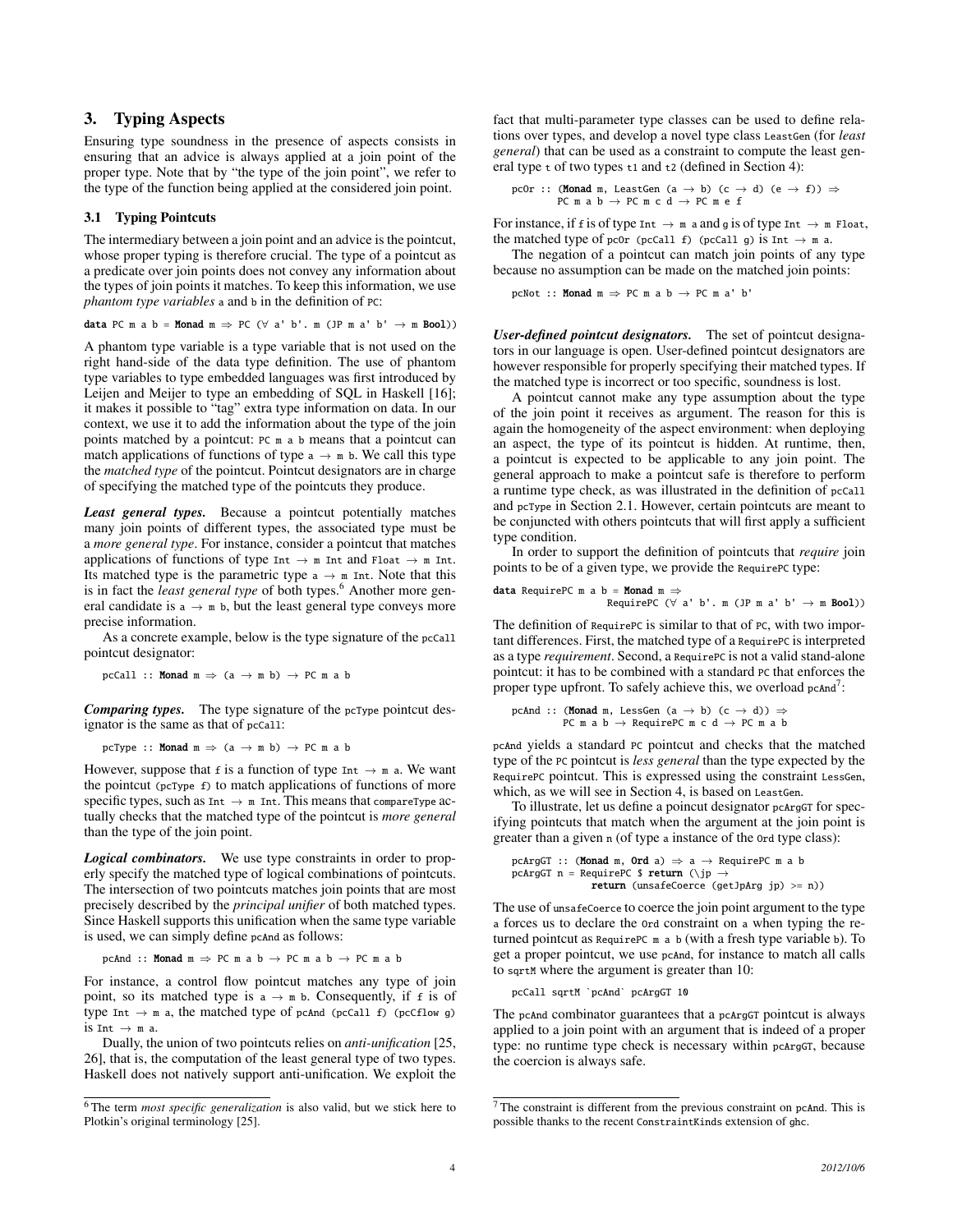#### 3.2 Typing Aspects

The main typing issue we have to address consists in ensuring that a pointcut/advice binding is type safe, so that the advice application does not fail. A first idea to ensure that the pointcut/advice binding is type safe is to require the matched type of the pointcut and the advised type of the advice to be the same (or rather, unifiable):

*wrong!* data Aspect  $m a b =$  Aspect (PC  $m a b$ ) (Advice  $m a b$ )

This approach can however yield unexpected behavior. Consider the following example:

```
idM x = return x
adv :: Monad m \Rightarrow Advice (Char \rightarrow m Char)
adv proceed c = proceed (toUpper c)
program = do deploy (aspect (pcCall idM) adv)
               x \leftarrow \text{idM } # 'a'y \leftarrow idM # [True, False, True]return (x, y)
```
The matched type of the pointcut pcCall idM is Monad  $m \Rightarrow a \rightarrow m$  a. With the above definition of Aspect, program passes the typechecker because it is possible to unify a and Char to Char. However, when evaluated, the behavior of program is undefined because the advice is unsafely applied with an argument of type [Bool], for which toUpper is undefined.

The problem is that during typechecking, the matched type of the pointcut and the advised type of the advice can be unified. Because unification is symmetric, this succeeds even if the advised type is more specific than the matched type. In order to address this, we again use the type class LessGen to ensure that the matched type is less general than the advice type:

$$
\begin{array}{rcl}\n\text{data Aspect m a b c d = (Monad m, LessGen (a \rightarrow m b) (c \rightarrow m d))} \\
\Rightarrow \text{Aspect (PC m a b) (Advance m c d)}\n\end{array}
$$

This constraint ensures that pointcut/advice bindings are type safe: the coercion performed in apply\_adv always succeeds. We formally prove this in the following section.

#### 4. Typing Aspects, Formally

We now formally prove the safety of our approach. We start briefly summarizing the notion of type substitutions and the *is less general* relation between types. Note that we do not consider type class constraints in the definition. Then we describe a novel anti-unification algorithm implemented with type classes, on which the type classes LessGen and LeastGen are based. We finally prove pointcut and aspect safety, and state our main safety theorem.

#### 4.1 Type Substitutions

In this section we summarize the definition of type substitutions, which form the basis of our argument for safety. We consider a typing environment  $\Gamma = (x_i : T_i)_{i \in \mathbb{N}}$  that binds variables to types.

Definition 1 (Type Substitution, from [24]). A type substitution  $\sigma$  is a finite mapping from type variables to types. It is denoted  $[X_i \mapsto T_i]_{i \in \mathbb{N}}$ , where  $dom(\sigma)$  and  $range(\sigma)$  are the sets of types appearing in the left-hand and right-hand sides of the mapping, respectively. It is possible for type variables to appear in  $range(\sigma)$ .

Substitutions are always applied simultaneously on a type. If  $\sigma$ and  $\gamma$  are substitutions, and T is a type, then  $\sigma \circ \gamma$  is the composed substitution, where  $(\sigma \circ \gamma)T = \sigma(\gamma T)$ . Application of substitution on a type is defined inductively on the structure of the type.

Substitution is extended pointwise for typing environments in the following way:  $\sigma(x_i : T_i)_{i \in \mathbb{N}} = (x_i : \sigma T_i)_{i \in \mathbb{N}}$ . Also, applying a substitution to a term  $t$  means to apply the substitution to all type annotations appearing in t.

1 **class** LeastGen' *a b c*  $\sigma_{in}$   $\sigma_{out}$  | *a b c*  $\sigma_{in}$   $\rightarrow$   $\sigma_{out}$ 2 3 *Inductive case: The two type constructors match, recursively compute the substitution for type arguments*  $a_i$ ,  $b_i$ . 5 **instance** (LeastGen'  $a_1$   $b_1$   $c_1$   $\sigma_0$   $\sigma_1$ , ..., 6 LeastGen'  $a_n$   $b_n$   $c_n$   $\sigma_{n-1}$   $\sigma_n$ ,  $T \ c_1 \ \ldots \ c_n \sim c$ )  $\Rightarrow$  LeastGen' (T  $a_1 \ldots a_n$ ) (T  $b_1 \ldots b_n$ ) c  $\sigma_0 \sigma_n$ 9 10 *Default case: The two type constructors don't match,* c *has to be a variable,* 11 *either unify* c with  $c'$  if  $c' \mapsto (a, b)$  or extend the substitution with  $c \mapsto (a, b)$ 12 **instance** (Analyze  $c$  (TVar  $c$ ), 13 MapsTo  $\sigma_{in}$  c'  $(a,b)$ ,

14 **VarCase**  $c'$   $(a,b)$   $c \space \sigma_{in} \space \sigma_{out}$ )

15  $\Rightarrow$  LeastGen' a b c  $\sigma_{in}$   $\sigma_{out}$ 



**Definition 2** (Less General Type). We say type  $T_1$  *is less general* than type  $T_2$ , denoted  $T_1 \preceq T_2$ , if there exists a substitution  $\sigma$  such that  $\sigma T_2 = T_1$ . Observe that  $\preceq$  defines a partial order on types (modulo  $\alpha$ -renaming).

**Definition 3** (Least General Type). Given types  $T_1$  and  $T_2$ , we say type T is the *least general type* iff T is the supremum of  $T_1$  and  $T_2$ with respect to  $\prec$ .

#### 4.2 Statically Computing Least General Types

In an aspect declaration, we statically check the type of the pointcut and the type of the advice to ensure a safe binding. To do this we encode an anti-unification algorithm at the type level, exploiting the type class mechanism of Haskell. A multi-parameter type class  $R$   $t_1 \ldots t_n$  can be seen as a *relation* R on types  $t_1 \ldots t_n$ , and instance declarations as ways to (inductively) define this relation, in a manner very similar to logic programming.

The type classes LessGen and LeastGen used in Section 3 are defined as particular cases of the more general type class LeastGen', shown in Figure 1. This class is defined in line 1 and is parameterized by types a, b, c,  $\sigma_{in}$  and  $\sigma_{out}$ .  $\sigma_{in}$  and  $\sigma_{out}$  denote substitutions encoded at the type level as a list of mappings from type variables to *pairs* of types. We use pairs of types in substitutions because we have to simultaneously compute substitutions from  $c$  to a and from c to  $b^8$ . To be concise, lines 5-8 present a single definition parametrized by the type constructor arity but in practice, there needs to be a different instance declaration for each type constructor arity.

**Proposition 1.** If LeastGen' a b c  $\sigma_{in}$   $\sigma_{out}$  holds, then the substitution  $\sigma_{out}$  extends  $\sigma_{in}$  and  $\sigma_{out}c = (a, b)$ .

**Proof.** By induction on the type representation of  $a$  and  $b$ .

A type can either be a type variable, represented as TVar a, or an *n*-ary type constructor  $\tau$  applied to  $n$  type arguments<sup>9</sup>. The rule to be applied depends on whether the type constructors of  $a$  and  $b$  are the same or not.

(*i*) If the constructors are the same, the rule defined in lines 5-8 computes (T  $c_1 \ldots c_n$ ) using the induction hypothesis that  $\sigma_i c_i =$  $(a_i, b_i)$ , for  $i = 1...n$ . The component-wise application of constraints is done from left to right, starting from substitution  $\sigma_0$  and

<sup>&</sup>lt;sup>8</sup> The a b c  $\sigma_{in} \rightarrow \sigma_{out}$  expression means that  $\sigma_{out}$  is functionally dependent on the other parameters. Functional dependencies were proposed by Jones [13] as a mechanism to more precisely control type inference in Haskell. An expression c e  $| c \rightarrow e$  means that fixing the type c should fix the type e.

<sup>&</sup>lt;sup>9</sup> We use the Analyze type class from PolyTypeable to get a type representation at the type level. For simplicity we omit the rules for analyzing type representations.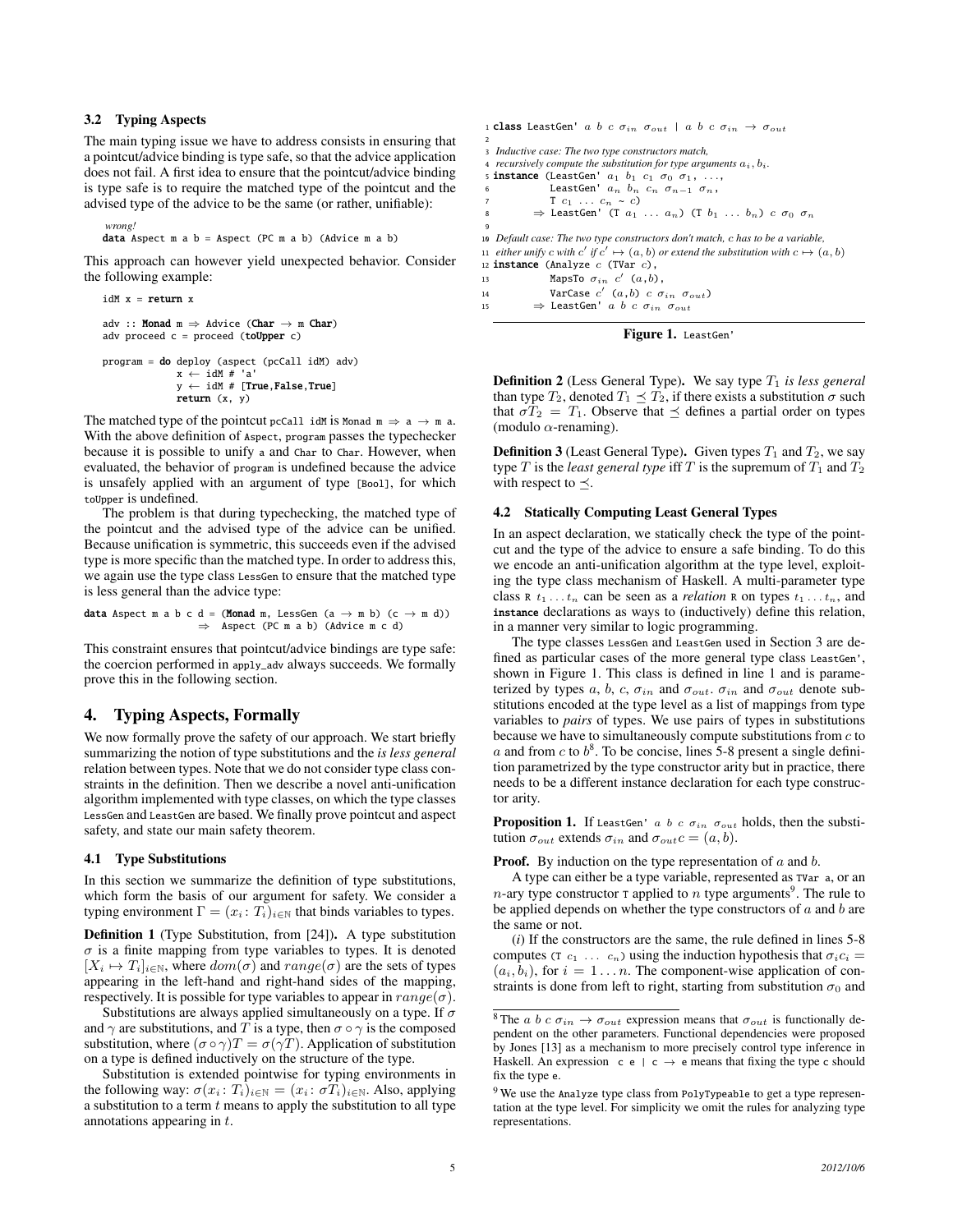extending it to the resulting substitution  $\sigma_n$ . The type equality constraint (T  $c_1$  ...) ∼ c checks that c is unifiable with (T  $c_1$  ...) and, if so, unifies them. Then, we can check that  $\sigma_n c = (a, b)$ .

(*ii*) If the type constructors are not the same the only possible generalization is a type variable. In the rule defined in lines 12-15 the goal is to extend  $\sigma_{in}$  with the mapping  $c \mapsto (a, b)$  such that  $\sigma_{out}c = (a, b)$ , while preserving the injectivity of the substitution (see next proposition).  $\Box$ 

**Proposition 2.** If  $\sigma_{in}$  is an injective function, and LeastGen' a b c  $\sigma_{in}$   $\sigma_{out}$  holds, then  $\sigma_{out}$  is an injective function.

Proof. By construction LeastGen' introduces a binding from a fresh type variable to  $(a, b)$ , in the rule defined in lines 12-15, only if there is no type variable already mapping to  $(a, b)$ —in which case  $\sigma_{in}$  is not modified.

To do this, we first check that  $c$  is actually a type variable (TVar c) by checking its representation using Analyze. Then in relation MapsTo we bind  $c'$  to the (possibly inexistent) type variable that maps to  $(a, b)$  in  $\sigma_{in}$ . In case there is no such mapping c' is None.

Finally, relation varcase binds  $\sigma_{out}$  to  $\sigma_{in}$  extended with  $\{c \mapsto$  $(a, b)$  in case c' is None, otherwise  $\sigma_{out} = \sigma_{in}$ . It then unifies c with  $c'$ . In all cases c is bound to the variable that maps to  $(a, b)$  in  $σ<sub>out</sub>$ , because it was either unified in rule MapsTo or in rule VarCase.

The hypothesis that  $\sigma_{in}$  is injective ensures that any preexisting mapping is unique.  $\square$ 

**Proposition 3.** If  $\sigma_{in}$  is an injective function, and LeastGen' a b c  $\sigma_{in}$   $\sigma_{out}$  holds, then c is the least general type of a and b.

**Proof.** By induction on the type representation of  $a$  and  $b$ .

(*i*) If the type constructors are different the only generalization possible is a type variable c.

(*ii*) If the type constructors are the same, then  $a = Ta_1 \dots a_n$ and  $b = Tb_1 \dots b_n$ . By Proposition 1,  $c = Tc_1 \dots c_n$  generalizes a and b with the substitution  $\sigma_{out}$ . By induction hypothesis  $c_i$  is the least general type of  $(a_i, b_i)$ .

Now consider a type d that also generalizes a and b, *i.e.*  $a \leq d$ and  $b \preceq d$ , with associated substitution  $\alpha$ . We prove c is less general than d by constructing a substitution  $\tau$  such that  $\tau d = c$ .

Again, there are two cases, either  $d$  is a type variable, in which case we set  $\tau = \{d \mapsto c\}$ , or it has the same outermost type constructor, *i.e.*  $d = T d_1 \dots d_n$ . Thus  $a_i \preceq d_i$  and  $b_i \preceq d_i$ ; and since  $c_i$  is the least general type of  $a_i$  and  $b_i$ , there exists a substitution  $\tau_i$  such that  $\tau_i d_i = c_i$ , for  $i = 1 \dots n$ .

Now consider a type variable  $x \in dom(\tau_i) \cap dom(\tau_j)$ . By definition of  $\alpha$ , we know that  $\sigma_{out}(\tau_i(x)) = \alpha(x)$  and  $\sigma_{out}(\tau_i(x)) =$  $\alpha(x)$ . Because  $\sigma_{out}$  is injective (by Proposition 2), we deduce that  $\tau_i(x) = \tau_i(x)$  so there are no conflicting mappings between  $\tau_i$  and  $\tau_j$ , for any i and j. Thus we can define  $\tau = \bigcup \tau_i$  and check that  $\tau d = c. \quad \Box$ 

Definition 4 (LeastGen type class). To compute the least general type c for a and b, we define:

LeastGen a b c  $\triangleq$  LeastGen' a b c  $\sigma_{empty}$   $\sigma_{out}$ , where  $\sigma_{empty}$  is the empty substitution and  $\sigma_{out}$  is the resulting substitution.

Definition 5 (LessGen type class). To establish that type a is less general than type b, we define:

LessGen a  $b \triangleq$  LeastGen a b b

# 4.3 Pointcut Safety

We now establish the safety of pointcuts with relation to join points.

**Definition 6** (Pointcut match). We define the relation matches (pc, jp), which holds iff applying pointcut pc to join point jp in the context of a monad m yields a computation m True.

Now we prove that the matched type of a given pointcut is more general than the join points matched by that pointcut.

Proposition 4. Given a join point term jp and a pointcut term pc, and type environment  $\Gamma$ , if

 $\Gamma \vdash$  pc: PC m a b  $\Gamma \vdash$  jp: JP m a' b'

 $\Gamma \vdash$  matches(pc, jp)

then  $a' \rightarrow m b' \preceq a \rightarrow m b$ .

**Proof.** By induction on the matched type of the pointcut.

- Case pcCall: By construction the matched type of a pcCall f pointcut is the type of f. Such a pointcut matches a join point with function g if and only if: f is equal to g, and the type of f is less general than the type of g. (On both pcCall and pcType this type comparison is performed by compareType on the type representations of its arguments.)
- Case pcType: By construction the matched type of a pcType f pointcut is the type of f. Such a pointcut only matches a join point with function g whose type is less general than the matched type.
- Case pcAnd on PC PC: Consider pc1 'pcAnd' pc2. The matched type of the combined pointcut is the *principal unifier* of the matched types of the arguments—which represents the intersection of the two sets of join points. The property holds by induction hypothesis on pc1 and pc2.
- Case pcAnd on PC RequirePC: Consider pc1 'pcAnd' pc2. The matched type of the combined pointcut is the type of pc1 and it is checked that the type required by pc2 is *more general* so the application of pc2 will not yield an error. The property holds by induction hypothesis on pc1.
- Case pcOr: Consider pc1 'pcOr'pc2. The matched type of the combined pointcut is the *least general type* of the matched types of the argument, computed by the LeastGen constraint—which represents the union of the two sets of join points. The property holds by induction hypothesis on pc1 and pc2.
- Case pcNot: The matched type of a pointcut constructed with pcNot is a fresh type variable, which by definition is more general than the type of any join point.
- User-defined pointcuts must maintain this property, otherwise safety is lost.

### 4.4 Advice Type Safety

If an aspect is well-typed, the advice is more general than the matched type of the pointcut:

Proposition 5. Given a pointcut term pc, an advice term adv, and a type environment  $Γ$ , if

 $\Gamma \vdash p$ c: PC m a b  $\Gamma \vdash$  adv: Advice m c d  $\Gamma \vdash$  (aspect pc adv): Aspect m a b c d then  $a \rightarrow m b \prec c \rightarrow m d$ .

**Proof.** Using the definition of Aspect (Section 3.2) and because  $\Gamma \vdash$  (aspect pc adv): Aspect m a b c d, we know that the constraint LessGen is satisfied, so by Definitions 4 and 5, and Proposition 1,  $a \rightarrow m b \preceq c \rightarrow m d$ .  $\Box$ 

## 4.5 Safe Aspects

We now show that if an aspect is well-typed, the advice is more general than the advised join point:

Theorem 1 (Safe Aspects). *Given the terms* jp*,* pc *and* adv *representing a join point, a pointcut and an advice respectively, given a type environment* Γ*, if*

 $\Gamma \vdash$  pc: PC m a b

 $\Gamma \vdash$  adv: Advice m c d

 $\Box$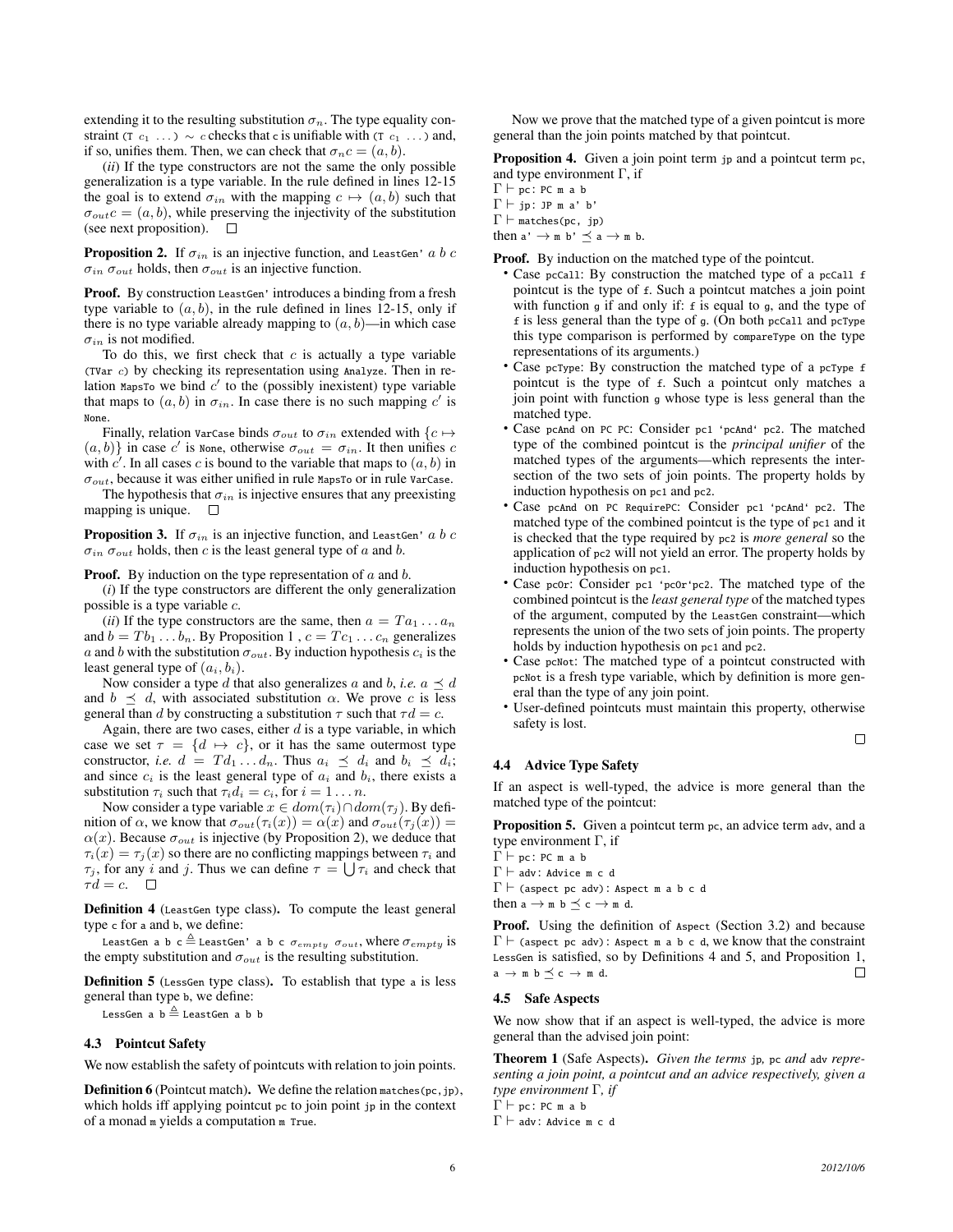```
module Fib (fib, pcFib) where
import AOP
fibBase n = return 1
pcFib = pcCall fibBase `pcAnd` pcArgGT 2
fibAdv proceed n = do f1 \leftarrow fibBase # (n-1)f2 \leftarrow fibBase # (n-2)
                         return (f1 + f2)fib :: Monad m \Rightarrow m (Int \rightarrow m Int)
fib = do { deploy (aspect pcFib fibAdv); return $ fibBase # }
```
Figure 2. Fibonacci module.

 $\Gamma \vdash$  (aspect pc adv): Aspect m a b c d *and*  $\Gamma \vdash$  jp: JP m a' b'  $\Gamma \vdash$  matches(pc, jp) *then*  $a' \rightarrow m b' \preceq c \rightarrow m d$ .

**Proof.** By Proposition 4 and 5 and the transitivity of  $\preceq$ .  $\Box$ 

Corollary 1 (Safe Advice Application). The coercion of the advice in apply\_adv is safe.

Proof. Recall apply\_adv (Section 2.3):

apply\_adv :: Advice m a b  $\rightarrow$  t  $\rightarrow$  t apply\_adv adv  $f =$  (unsafeCoerce adv)  $f$ 

By construction, apply\_adv is used only with a function f that comes from a join point that is matched by a pointcut associated to adv. Using Theorem 1, we know that the join point has type JP m a' b' and that  $a' \rightarrow m b' \preceq a \rightarrow m b$ . We note  $\sigma$  the associated substitution. Then, by compatibility of substitutions with the typing judgement [24], we deduce  $σΓ ⊢ σ$ adv: Advice m a' b'. Therefore (unsafeCoerce adv) corresponds exactly to  $σ$ adv, and is safe.  $□$ (unsafeCoerce adv) corresponds exactly to  $\sigma$ adv, and is safe.

# 5. Type-Based Reasoning About Aspects

This section illustrates how we can exploit the monadic embedding for type-based reasoning about aspects, regarding both control flow properties and computational effects. In essence, this section shows how the approach of EffectiveAdvice [23] can be used in the context of pointcut/advice AOP, or dually, how Open Modules [1] can be extended with effects.

#### 5.1 A Simple Example

We first describe a simple example that serves as the starting point. Figure 2 describes a Fibonacci module, following the canonical example of Open Modules. The module uses an internal aspect to implement the recursive definition of Fibonacci: the base function, fibBase simply implements the base case, and the fibAdv advice implements recursion when the pointcut pcFib matches. Note that pcFib uses the user-defined poincut pcArgGT (defined in Section 3.1) to check that the call to fibBase is done with an argument greater than 2. The fib function is defined by first deploying the internal aspect, and then partially applying # to fibBase. This transparently ensures that an application of fib is open. The fib function is exported, together with the pcFib pointcut, which can be used by an external module to advise applications of the internal fibBase function. Figure 3 presents another Haskell module that provides a more efficient implementation of fib by using a memoization advice. To benefit from memoization, a client only has to import fib from the MemoizedFib module instead of directly from the Fib module.

Note that, if we consider that the aspect language only supports the pcCall pointcut designator, this implementation actually repre-

```
module MemoizedFib (fib) where
import qualified Fib
import AOP
memo proceed n =
 do m \leftarrow get
    if member n m then return (m ! n)
    else do { y \leftarrow proceed n ; m' \leftarrow get; put (insert n y m');
               return y }
fib = do { deploy (aspect Fib.pcFib memo); Fib.fib }
```
Figure 3. Memoized Fibonacci module.

sents an open module proper. Preserving the properties of open modules, in particular protecting from external advising of internal functions, in presence of arbitrary quantification (*e.g.* pcType, or an always-matching pointcut) is left for future work. Importantly, just like Open Modules, the approach described here does not ensure anything about the advice beyond type safety. In particular, it is possible to create an aspect that incorrectly calls proceed several times, or an aspect that has undesired computational effects. The type system can assist us in expressing and enforcing specific interference properties.

#### 5.2 Protected Pointcuts

In order to extend Open Modules with effect-related enforcement, we introduce the notion of *protected pointcuts*, which are pointcuts enriched with restrictions on the effects that associated advice can exhibit. Simply put, a protected pointcut embeds a *typed combinator* that is applied to the advice in order to build an aspect. If the advice does not respect the (type) restrictions expressed by the combinator, the aspect creation expression simply does not typecheck and hence the aspect cannot be built.

A typed combinator is any function that can produce an advice:

type Combinator t m a b = Monad m  $\Rightarrow$  t  $\rightarrow$  Advice m a b

The protectPC function packs together a pointcut and a combinator:

```
protectPC :: (Monad m, LessGen (a \rightarrow m b) (c \rightarrow m d)) \RightarrowPC m a b \rightarrow Combinator t m c d \rightarrow ProtectedPC m a b t c d
```
A protected pointcut, of type ProtectedPC, cannot be used with the standard aspect creation function aspect. The following pAspect function is the only way to get an aspect from a protected pointcut (the constructor PPC is not exposed):

```
pAspect :: Monad m \Rightarrow ProtectedPC m a b t c d \rightarrow t
                          → Aspect m a b c d
pAspect (PPC pc comb) adv = aspect pc (comb adv)
```
The key point here is that when building an aspect using a protected pointcut, the combinator comb is applied to the advice adv.

We now show how to exploit this extension of Open Modules to control both control flow and computational effects, using the proper type combinators.

#### 5.3 Control Flow Properties

Rinard *et al.* present a classification of advice in four categories depending on how they affect the control flow of programs [27]:

- Combination: The advice can call proceed any number of times.
- Replacement: There are no calls to proceed in the advice.
- Augmentation: The advice calls proceed exactly once, and does not modify the arguments to or the return value of proceed.
- Narrowing: The advice calls proceed at most once, and does not modify the arguments to or the return value of proceed.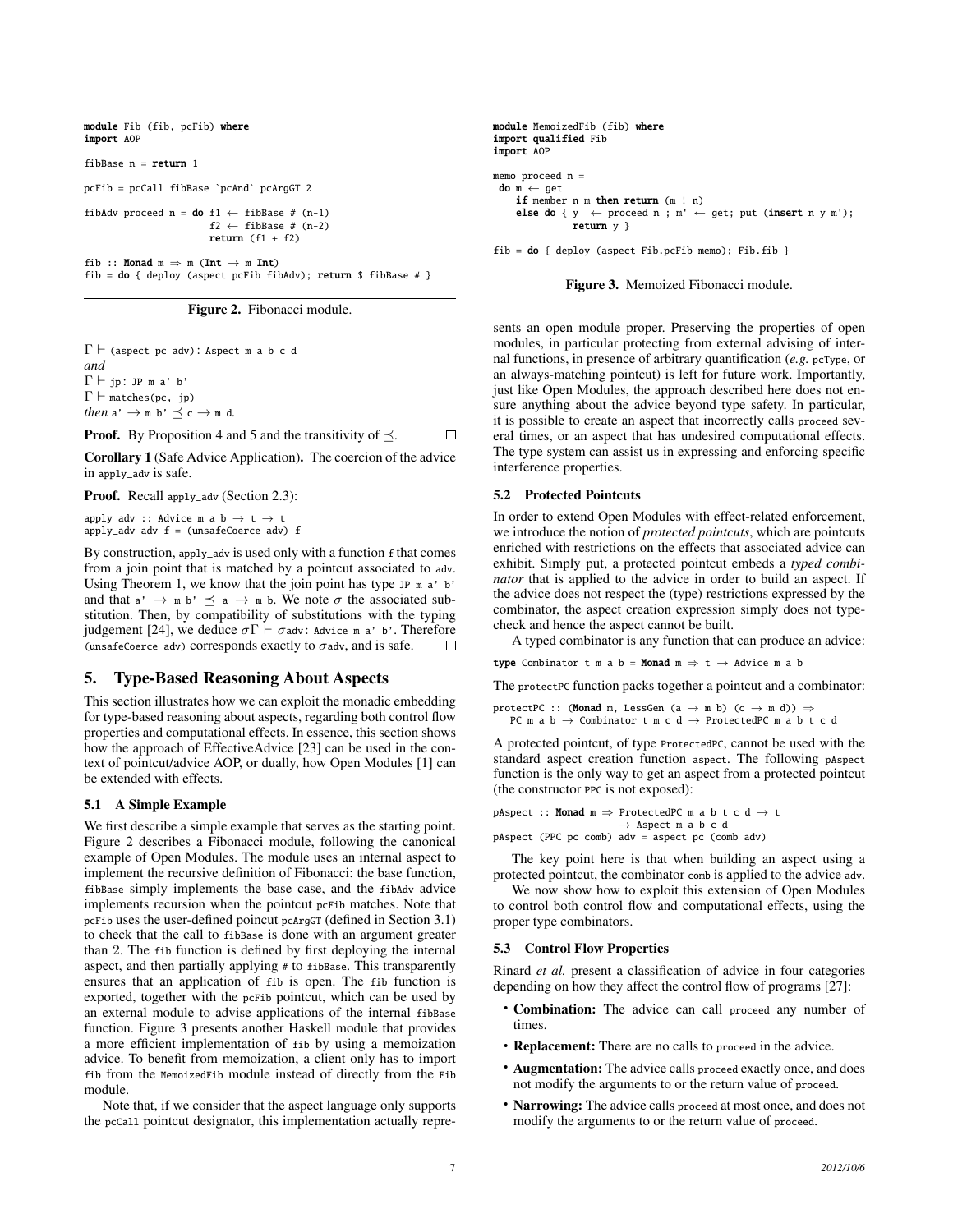```
type Narrow m a b c = Monad m \Rightarrow(a \rightarrow m Bool, Augment m a b c, Replace m a b)
narrow :: Monad m \Rightarrow Narrow m a b c \rightarrow Advice m a b
narrow (p, aug, rep) proceed x =do b \leftarrow p xif b then replace rep proceed x
           else augment aug proceed x
```
Figure 4. Narrowing advice combinator (adapted from [23]).

Memoization is a typical example of a narrowing advice: the combination of a replacement advice ("return memoized value without proceeding") and an augmentation advice ("proceed and memoize return value"), where the choice between both is driven by a runtime predicate ("is there a memoized value for this argument?").

Oliveira *et al.* [23] show a type-based enforcement of these categories, through advice combinators. Figure 4 shows the definition of the narrow combinator, which takes a triple consisting of the predicate, the augmentation advice and the replacement advice, and builds a proper advice with the narrowing logic. For brevity, we do not detail all combinators and advice types, taken from [23]. These combinators fit the general Combinator type we described in Section 5.2, and can therefore be embedded in protected pointcuts. It is now straightforward for the Fib module to expose a protected pointcut that restricts valid advice to narrowing advice:

module Fib (fib, ppcFib) where

...

ppcFib = protectPC pcFib narrow

The protected pointcut ppcFib embeds the narrow type combinator. Therefore, only advice that can be statically typed as narrowing advice can be bound to that pointcut.

#### 5.4 Effect Interference

The typed monadic embedding of aspects also allows to reason about computational effects. For instance, consider a modification of the Fibonacci module where the fibErr function can throw an error message when called with a negative integer (Figure 5). In that situation, it is interesting to ensure that the advice bound to the exposed pointcut cannot throw or catch in the same Error monad.

This can be done as in EffectiveAdvice [23], by enforcing advices to be parametric with respect to the monad used by the base computation. To distinguish between base and aspect parts of the monadic stack, we first have to introduce a modified AOT monad transformer that manages a splitting of the monadic stack into a monad transformer t that collects effects available to aspect computations and a monad m that collects effects available to the base computation. Thus, we define the data type NIAOT as follows (NI stands for non-interference):

data NIAOT t m a = NIAOT {runNI :: AspectEnv (NIAOT t m)  $\rightarrow$  t m (a, AspectEnv (NIAOT t m)) }

and extend other definitions (weave, deploy, . . . ) accordingly.

*Effect interference and pointcuts.* The novelty compare to EffectiveAdvice is that we also have to deal with interferences for pointcuts. But to allow effect-based reasoning on pointcuts, we need to distinguish between the monad used by the base computation and the monad used by pointcuts. Indeed, in the interpretation of the type PC m a b, m stands for both monads, which forbids to reason separately about them. To address this issue, we need to interpret PC m a b differently, by saying that the matched type is  $a \rightarrow b$  instead of  $a \rightarrow m$  b. In this way, the monad for the base computation (which is implicitly bound by b) does not have to be m at the time the pointcut is defined. To accommodate this new interpretation with

```
fibErr :: (..., MonadError String (t m)) \RightarrowNIAOT t m (Int \rightarrow NIAOT t m Int)
fibErr = do deploy (niAspect pcFib fibAdv)
         return errorFib
      where errorFib n = if n < 0then throwError "Not defined"
                           else fibBase # n
```
Figure 5. Fibonacci with error.

the rest of the code, very little changes have to be made<sup>10</sup>. The main changes are in the type of pcCall, pcType and in the definition of Aspect

pcCall, pcType :: Monad  $m \Rightarrow (a \rightarrow b) \rightarrow PC m a b$ 

data Aspect m a b c d = (Monad m, LessGen (a  $\rightarrow$  b) (c  $\rightarrow$  m d))  $\Rightarrow$ Aspect (PC m a b) (Advice m c d)

Note how the definition of Aspect forces the monad of the pointcut computation to be unified with that of the advice, and with that of the base code. The result of Section 4 can straightforwardly be rephrased with these new definitions.

*Typing non-interfering poincuts and advices.* It now becomes possible to restrict the type of pointcuts and advices by using rank-2 types. The following type synonyms guarantee that an aspect of type NIPC  $t a b$  only uses effects available in  $t$  (and similarly for NIAdvice t a b).

```
type NIPC t a b = \forall m. (Monad (t m), Monad m, ...) \RightarrowPC (NIAOT t m) a b
type NIAdvice t a b = \forall m. (Monad (t m), Monad m, ...) \RightarrowAdvice (NIAOT t m) a b
```
By universally quantifying over the type m of the effects used in the base computation, these types enforce, through the properties of parametricity, that pointcuts (or advices) cannot refer to specific effects in the base program.

We can define aspect construction functions that enforce different (non-)interference patterns, such as non-interfering pointcut NIPC with unrestricted advice Advice, unrestricted pointcut PC with non-interfering advice NIAdvice, etc. Symmetrically, we can check that a part of the base code cannot interfere with effects available to aspects by using the type synonym NIBase, which universally quantifies over the type t of effects available to the advice:

```
type NIBase m a b = \forall t. (Monad (t m), MonadTrans t, ...) \Rightarrowa \rightarrow NIAOT t m b
```
Coming back to Open Modules and protected pointcuts, in order to enforce non-interfering advice, we need to define a typed combinator that requires an advice of type NIAdvice:

```
niAdvice :: (Monad (t m), Monad m) \RightarrowNIAdvice t a b \rightarrow Advice (NIAOT t m) a bniAdvice adv = adv
```
The niAdvice combinator is computationally the identity function, but does impose a type requirement on its argument. Using this combinator, the Fib module can expose a protected pointcut that enforces non-interference with base effects:

module Fib (fib, ppcFib) where ...

ppcFib = protectPC pcFib niAdvice

EffectiveAdvice is restricted with respect to AOP in that it does not support quantification at all [23]. We have shown that in our embedding, protected pointcuts can be used to extend EffectiveAdvice to support quantification, thereby combining it with Open Modules.

 $10$  The implementation available online uses this interpretation of PC m a b.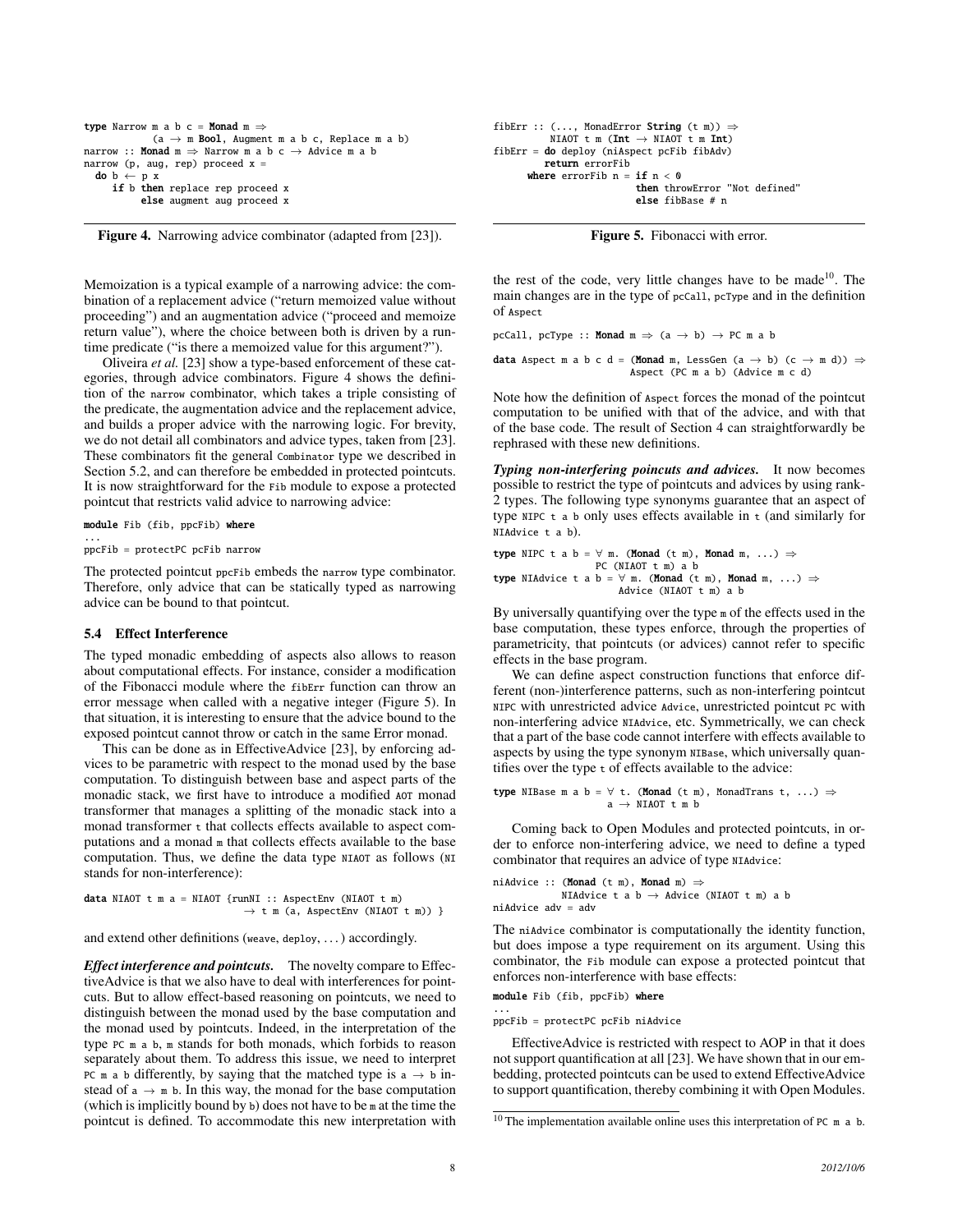```
type Level = Int
data ELT m a = ELT {run :: Level \rightarrow m (a, Level)}
primitive operations
inc = ELT \ell \backslash 1 \rightarrow return ((), 1 + 1)
dec = ELT \angle 1 -> return ((), 1 - 1)
at l = ELT $ \_ -> return ((), 1)
user visible operations
current = ELT \cup -> return (1, 1)
up c = do {inc; result <- c; dec; return result}
down c = do {dec; result <- c; inc; return result}
lambda_at f l = \arg -> do
{n \leftarrow current; at 1; result \leftarrow f arg; at n; return result}
```
Figure 6. Execution levels monad transformer and level-shifting operations

### 6. Language Extensions

The typed monadic embedding of aspects supports modular extensions of the aspect language. More precisely, we can modularly implement new semantics for aspect scoping and weaving. We briefly discuss in this section three possible extensions (available in the online distribution): i) aspect weaving with execution levels [32]; ii) secure weaving in which a set of join points can be hidden from advising; iii) privileged aspects that can see hidden join points. At the end of this section, we discuss how the types allow us to reason about these extensions.

#### 6.1 Execution Levels

Execution levels avoid unwanted *computational interference* between aspects, *i.e.* when an aspect execution produces join points that are visible to others, including itself [32]. Execution levels give structure to execution by establishing a tower in which the flow of control navigates. Aspects are deployed at a given level and can only affect the execution of the underlying level. The execution of an aspect (both pointcuts and advices) is therefore not visible to itself and to other aspects deployed at the same level, only to aspects standing one level above. The original computation triggered with proceed is always executed at the level at which the join point was emitted. If needed, the programmer can use level-shifting operators to move execution up and down in the tower.

The monadic semantics of execution levels are implemented in the ELT monad transformer (Figure 6). The Level type synonym represents the level of execution as an integer. ELT wraps a run function that takes an initial level and returns a computation in the underlying monad m, with a value of type a and a potentially-modified level. As in the AOT transformer, the monadic bind and return functions are the same as in the state monad transformer. The private operations inc, dec, and at are used to define current, up, down, and lambda\_at. In addition to level shifting with up and down, current reifies the current level, and lambda\_at creates a *level-capturing function* bound at level l. When such a function is applied, execution jumps to level l and then goes back to the level prior to the application [32].

The semantics of execution levels can be embedded in the definition of aspects themselves, by transforming the pointcut and advice of an aspect at deployment time $11$ . This is done through the two functions, pcEL and advEL (Figure 7). pcEL first ensures that the current execution level lapp matches ldep, the level at which the aspect is deployed. If so it then runs the pointcut one level above. Similarly, advEL ensures that the advice is run one level above, with a proceed function that captures the deployment level.

```
deployInEnv (Aspect (pc::PC (AOT (ELT m)) tpc) adv) aenv =
  let pcEL ldep = (PC $ return (\pi p \rightarrow d\sigma)lapp ← current
                     if lapp == ldep
                     then up $ runPC pc jp
                     else return False)) :: PC (AOT (ELT m)) tpc
      advEL ldep proceed arg =
                   up $ adv (lambda_at proceed ldep) arg
  in do 1 \leftarrow current
        return EAspect (Aspect (pcEL l) (advEL l)) : aenv
```
Figure 7. Redefining aspect deployment for execution levels semantics. An aspect is made level-aware by transforming its pointcut and advice.

#### 6.2 Secure Weaving

For security reasons it can be interesting to protect certain join points from being advised. To support such a secure weaving, we define a new monad transformer AOT\_s, which embeds an (existentially quantified) pointcut that specifies the hidden join points, and we modify the weaving process accordingly (not shown here).

```
data EPC m = forall a b. EPC (PC m a b)
data AOT_S m a = AOT_S { runAOT_S ::
        AspectEnv (AOT_s m) \rightarrow EPC (AOT_s m) \rightarrowm (a, (AspectEnv (AOT_s m), EPC (AOT_s m)))}
```
This can be particularly useful when used with the cflow pointcut (described below) to protect the computation that occurs in the control flow of critical function applications. For instance, we can ensure that the whole control flow of function f is protected from advising during the execution of program p:

runAOT\_s (EPC (pcCflow f)) p

cflow *pointcut.* The pcCflow pointcut is defined using a (join point) stack monad and one aspect that matches every join point and stores it in the stack; then the pcCflow pointcut is just a test on this stack. Using effect non-interference enforcement (Section 5.4), we can guarantee that this stack is private to pcCflow. Alternative optimizations can be defined, for example putting in the stack only relevant join points, or a per-flow deployment that allows to use a boolean instead of a stack.

#### 6.3 Privileged Aspects

Hiding some join points to *all* aspects may be too restrictive. For instance, certain "system" aspects like access control should be treated as privileged and view all join points. Another example is the aspect in charge of maintaining the join point stack for the sake of control flow reasoning (used by pccflow). In such cases, it is important to be able to define a set of privileged aspects, which can advise all join points, even those that are normally hidden. The implementation of a privileged aspects list is a straightforward extension to the secure weaving mechanism described above.

#### 6.4 Reasoning about Language Extensions

The above extensions can be implemented in an untyped language such as LAScheme [32]. However, it is not possible in an untyped setting to statically reason about effects provided by a language extension or enforce that a piece of code is used with a particular weaving semantics.

*Non-interference with the effects of language extensions.* We can combine the monadic interpretation of execution levels with the management of effect interference (Section 5.4) in order to reason about level-shifting operations performed by base and aspect computations. For instance, it becomes possible to prevent aspect

 $11$  For simplicity, in Section 2.2 we only described the default semantics of aspect deployment; aspect (un)deployement is actually defined using overloaded (un)deployInEnv functions.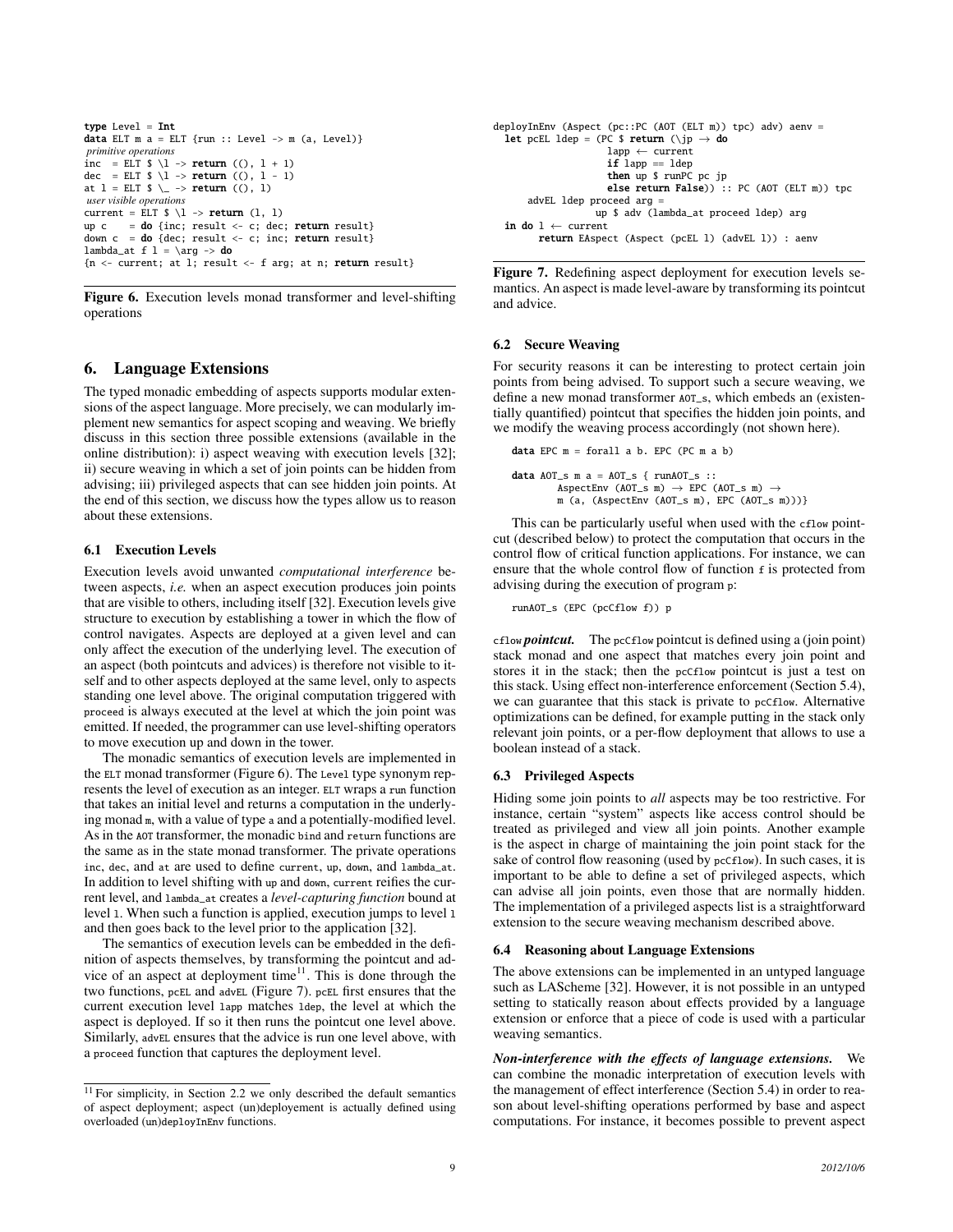and/or base computation to use effects provided by the ELT monad transformer, thus ensuring that the default semantics of execution levels is preserved (and therefore that the program is free of aspect loops [32]). If more advanced use of execution levels is required, this contraint can be explicitly relaxed in the AOT monad transformer, thus stressing in the type that it is the responsability of the programmer to avoid infinite regression.

*Enforcing a particular weaving semantics through typing.* The type system makes it possible to specify functions that can be woven, but only within a specific aspect monad. For instance, suppose that we want to define a critical computation, which should only be run with secure weaving for access control. The computation must therefore be run within the AOT\_s monad transformer with a given pointcut pc\_ac (ac stands for access control).

To enforce the use of AOT\_s with a specific pointcut value would require the use of a dependent type, which is not possible in Haskell. This said, we can use the newtype data constructor together with its ability to derive automatically type class instances, to define a new type AOT\_ac that encapsulates the AOT\_s monad transformer and forces it to be run with the pc\_ac pointcut:

```
newtype AOT_ac m a = AOT_ac (AOT_s m a)
        deriving (Monad, OpenApp, ...)
```
runSafe (AOT\_ac c) = runAOT\_s (EPC pc\_ac) c

Therefore, we can export the critical computation by typing it appropriately:

critical :: Monad m ⇒ AOT\_ac m a

Because the AOT\_ac constructor is hidden in a module, the only way to run such a computation typed as AOT\_ac is to use runSafe. The critical computation is therefore only advisable with secure weaving for access control. Type based reasoning about aspect language extensions is, to the best of our knowledge, a novel contribution of this work.

#### 7. Discussion

We now discuss a number of issues related to our approach: how to define a proper notion of function equality, how to deal with overloaded functions, how to enhance the handling of the monadic stack, and finally, we analyze the issue of obliviousness.

#### 7.1 Supporting Equality on Functions

Pointcuts quantify about join points, and a major element of the join point is the function being applied. The pcType designator relies on type comparison, implemented using the PolyTypeable type class in order to obtain representations for polymorphic types. The pcCall is more problematic, as it relies on function equality, but Haskell does not provide an operator like eq? in Scheme.

A first workaround is to use the StableNames API that allows to compare functions using pointer equality. Unfortunately, this notion of equality is fragile. StableNames equality is safe in the sense that it does not equate two functions that are not the same, but two functions that are equal can be seen as different.

The problem becomes even more systematic when it comes to bounded polymorphism. Indeed, each time a function with constraints is used, a new closure is created by passing the current method dictionary of type class instances. Even with optimized compilation (*e.g.* ghc -0), this (duplicated) closure creation is unavoidable and so StableNames will consider different any two constrained functions, even if the passed dictionary is the same.

To overcome this issue, we have overloaded our equality on functions with a special case for functions that have been explicitly tagged with a unique identifier at creation (using Data.Unique). This allows to have a robust notion of function equality but it has to be used explicitly at each function definition site.

#### 7.2 Advising Overloaded Functions

From a programmer point of view, it can be interesting to advise an overloaded function (that is, the application of all the possible implementations) with a single aspect. However, deploying aspects in the general case of bounded polymorphism is problematic because of the resolution of class constraints. Recall that in order to be able to type the aspect environment, we existentially hide the matched and advised types of an aspect. This means that all type class constraints must be solved statically at the point an aspect is deployed. If the matched and advised types are both bounded polymorphic types, type inference cannot gather enough information to statically solve the constraints. So advising all possible implementations requires repeating deployment of the same aspect with different type annotations, one for each instance of the involved type classes.

To alleviate this problem, we developed a macro using Template-Haskell [28]. The macro extracts all the constrained variables in the matched type of the pointcut, and generates an annotated deployment for every possible combination of instances that satisfy all constraints. In order to retain safety, the advised type of an aspect must be less constrained than its matched type. This is statically enforced by the Haskell type system after macro expansion.

#### 7.3 Obliviousness

The embedding of aspects we have presented thus far supports quantification through pointcuts, but is not oblivious: open applications are explicit in the code. A first way to introduce more obliviousness without requiring non-local macros or, equivalently, a preprocessor or ad hoc runtime semantics, is to use *partial applications* of #. For instance, the sqrtM function can be turned into an implicitly woven function by defining sqrtM'= sqrtM #. This approach was used in Figure 2 for the definition of fib. It can be sufficient in similar scenarios where quantification is under control. Otherwise, it can yield to issues in the definition of pointcuts that rely on function identity, because sqrtM' and sqrtM are different functions. Also, this approach is not entirely satisfactory with respect to obliviousness because it has to be applied specifically for each function.

In [21], De Meuter proposes to use the binder of a monad to redefine function application. His approach focuses on defining one monad per aspect, but can be generalized to a list of dynamicallydeployed aspects as presented in Section 2.2. For this, we can redefine the monad transformer AOT to make all monadic applications open transparently:

```
instance Monad m ⇒ Monad (AOT m) where<br>return a = AOT (\aenv → return (a, aenv))<br>k >>= f = do { x ← k; f # x }
```
This presentation improves obliviousness because any monadic application is now an open application, but it suffers from a major drawback: it breaks the *monadic laws*. Indeed, left identity and associativity can be invalidated, depending on the current list of deployed aspects. This is not surprising as AOP allows to redefine the behavior of a function and even to redefine the behavior of a function depending on its context of execution. Breaking monadic laws is not prohibited by Haskell, but it is very dangerous and fragile; for instance, some compilers exploit the laws to perform optimizations, so breaking them can yield to incorrect optimizations.

# 8. Related Work

The earliest connection between aspects and monads was established by De Meuter in 1997 [21]. In that work, he proposes to describe the weaving of a given aspect directly in the binder of a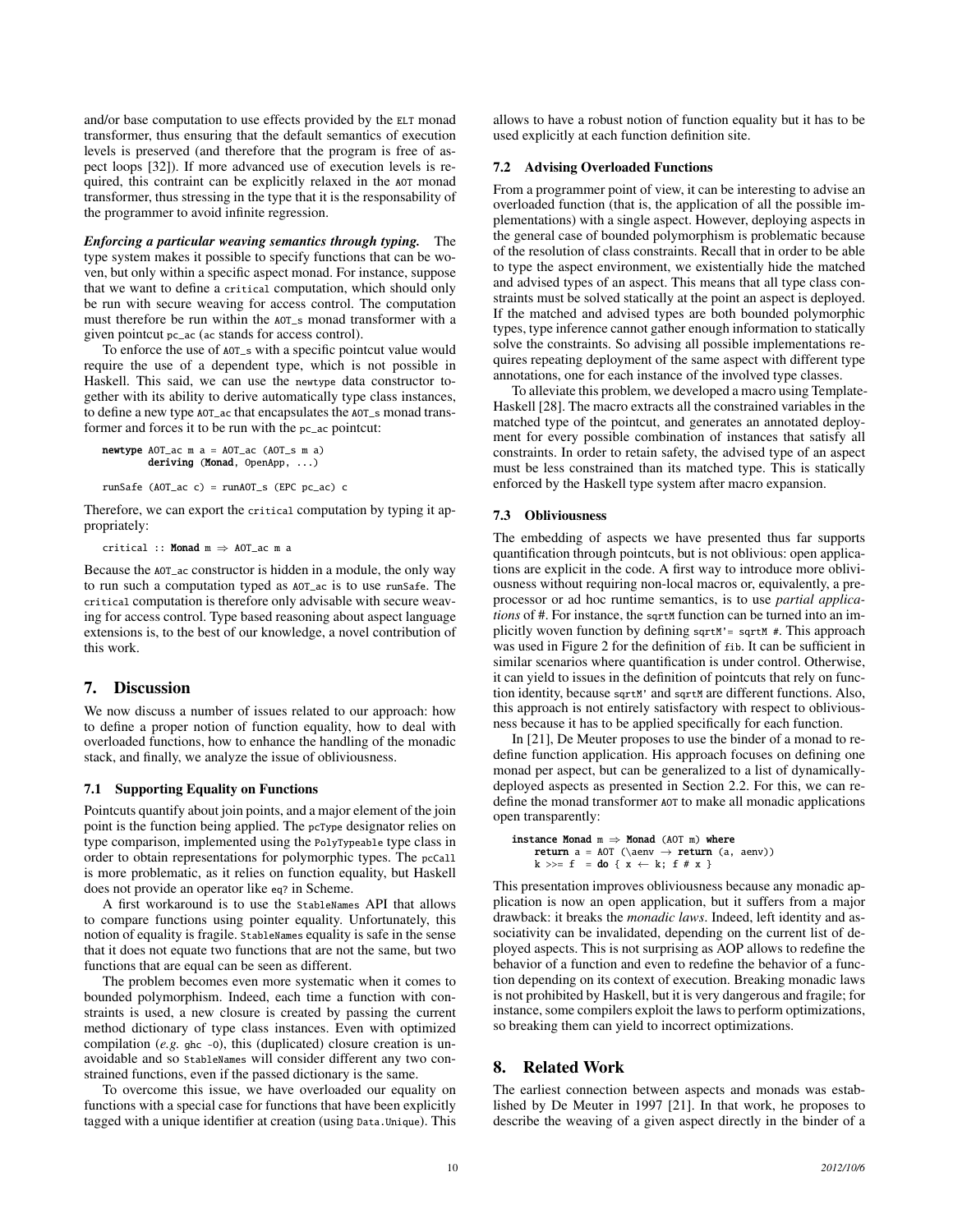monad. As we have just described above (Section 7.3), doing so breaks the monad laws, and is therefore undesirable.

Wand *et al.* [35] formalize pointcuts and advice and use monads to structure the denotational semantics; a monad is used to pass the join point stack and the store around evaluation steps. The specific flavor of AOP that is described is similar to AspectJ, but with only pure pointcuts. The calculus is untyped. The reader may have noticed that we do not model the join point stack in this paper. This is because it is not *required* for a given model of AOP to work. In fact, the join point stack is useful only to express control flow pointcuts. In our approach, this is achieved by specifying a userdefined pointcut designator for control flow, which uses a monad to thread the join point stack (or, depending on the desired level of dynamicity, a simple control flow state [19]). Support for the join point stack does not have to be included as a primitive in the core language. This is in fact how AspectJ is implemented.

Hofer and Osterman [12] shed some light on the modularity benefits of monads and aspects, clarifying that they are different mechanisms with quite different features: monads do not support declarative quantification, and aspects do not provide any support for encapsulating computational effects. In this regard, our work does not attempt at unifying monads and aspects, contrary to what De Meuter suggested. Instead, we exploit monads in a given language to build a flexible embedding of aspects that can be modularly extended. In addition, the fully-typed setting provides the basis for reasoning about monadic effects.

The notion of *monadic weaving* was described by Tabareau [30], where he shows that writing the aspect weaver in a monadic style paves the way for modular language extensions. He illustrated the extensibility approach with execution levels [32] and level-aware exception handling [10]. The authors then worked on a practical monadic aspect weaver in Typed Racket [11]. However, the type system of Typed Racket turned out to be insufficiently expressive, and the top type Any had to be used to describe pointcuts and advices. This was the original motivation to study monadic weaving in Haskell. Also in contrast to this work, prior work on monadic aspect weaving does not consider a base language with monads. In this paper, both the base language and the aspect weaver are monadic, combining the benefits of type-based reasoning about effects (Section 5) and modular language extensions (Section 6) including type-based reasoning about language extensions.

Haskell has already been the subject of AOP investigations using the type class system as a way to perform static weaving [29]. AOP idioms are translated to type class instances, and type class resolution is used to perform static weaving. This work only supports simple pointcuts, pure aspects and static weaving, and is furthermore very opaque to modular changes as the translation of AOP idioms is done internally at compile time.

The specific flavor of pointcut/advice AOP that we developed is directly inspired by AspectScheme [9] and AspectScript [33]: dynamic aspect deployment, first-class aspects, and extensible set of pointcut designators. While we have not yet developed the more advanced scoping mechanisms found in these languages [31], we believe there is no specific challenges in this regard. The key difference here is that these languages are both dynamically typed, while we have managed to reconcile this high level of flexibility with static typing.

In terms of statically-typed functional aspect languages, the closest proposal to ours is AspectML [6]. In AspectML, pointcuts are first-class, but advice is not. The set of pointcut designators is fixed, as in AspectJ. AspectML does not support: advising anonymous functions, aspects of aspects, separate aspect deployment, and undeployment. AspectML was the first language in which first-class pointcuts were statically typed. The typing rules rely on anti-unification, just like we do in this paper. The major difference, though, is that AspectML is defined as a completely new language, with a specific type system and a specific core calculus. Proving type soundness is therefore very involved [6]. In contrast, we do not need to define a new type system and a new core calculus. Type soundness in our approach is derived straightforwardly from the type class that establishes the anti-unification relation. Half of section 4 is dedicated to proving that this type class is correct. Once this is done (and it is a result that is independent from AOP), proving aspect safety is direct. Another way to see this work is as a new illustration of the expressive power of the type system of Haskell, in particular how phantom types and type classes can be used in concert to statically type embedded languages.

Aspectual Caml [20] is another polymorphic aspect language. Interestingly, Aspectual Caml uses type information to influence matching, rather than for reporting type errors. More precisely, the type of pointcuts is inferred from the associated advices, and pointcuts only match join points that are valid according to these inferred types. We believe this approach can be difficult for programmers to understand, because it combines the complexities of quantification with those of type inference. Aspectual Caml is implemented by modifying the Objective Caml compiler, including modifications to the type inference mechanism. There is no proof of type soundness.

The advantages of our typed embedding do not only lie within the simplicity of the soundness proof. They can also be observed at the level of the implementation. The AspectML implementation is over 15,000 lines of ML code [6], and the Aspectual Caml implementation is around 24,000 lines of Objective Caml code [20]. In contrast, our implementation, including the execution levels extension (Section 6), is only 1,600 lines of Haskell code. Also, embedding an AOP extension entirely inside a mainstream language has a number of practical advantages, especially when it comes to efficiency and maintainability of the extension.

Finally, reasoning about advice effects has been studied from different angles. For instance, harmless advice can change termination behavior and use I/O, but no more [5]. A type and effect system is used to ensure conformance. Translucid contracts use grey box specifications and structural refinement in verification to reason about control effects [4]. In this work, we rather follow the type-based approach of EffectiveAdvice (EA) [23], which also accounts for various control effects and arbitrary computational effects. A limitation of EA is its lack of support quantification, relying instead on open recursive functions. A contribution of this work is to show how to extend this approach to the pointcut/advice mechanism. The subtlety lies in properly typing pointcuts. An interesting difference between both approaches is that in EA, it is not possible to talk about "the effects of all applied advices". Once an advice is composed with a base function, the result is seen as a base function for the following advice. In contrast, our approach, thanks to the aspect environment and dynamic weaving, makes it possible to keep aspects separate and ensure base/aspect separation at the effect level even in presence of multiple aspects. We believe that this splitting of the monadic stack is more consistent with programmers expectations.

### 9. Conclusion

We develop a novel approach to embed aspects in an existing language. We exploit monads and the Haskell type system to define a typed monadic embedding that supports both modular language extensions and reasoning about effects with pointcut/advice aspects. We show and prove how to ensure type soundness by design, including in presence of user-extensible pointcut designators, relying on a novel type class for establishing anti-unification. Compared to other approaches to statically-typed polymorphic aspect languages, the proposed embedding is more lightweight, expressive, extensible, and amenable to interference analysis. The approach can com